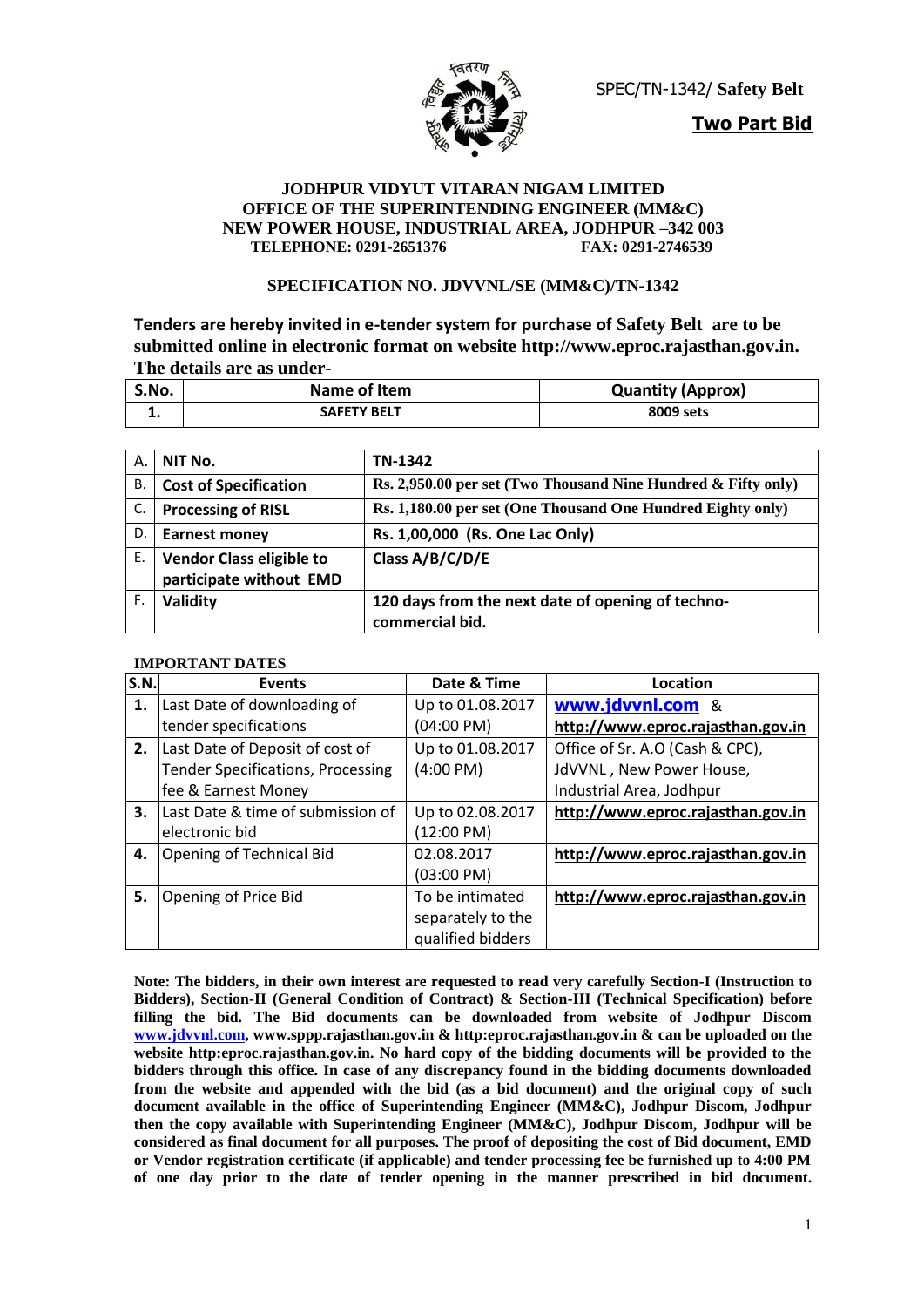# **INDEX**

|                |                                                                                                                         | (For e-tendering)                                                                       |
|----------------|-------------------------------------------------------------------------------------------------------------------------|-----------------------------------------------------------------------------------------|
| Section-I      | <b>Instructions to Bidders</b>                                                                                          |                                                                                         |
| Section-II     | <b>General Conditions of Contract</b>                                                                                   |                                                                                         |
| Section-III    | Technical Specification for Safety Belt                                                                                 |                                                                                         |
| Schedule-I     | Schedule of Requirement                                                                                                 |                                                                                         |
| Schedule-II    | Pre Qualification Requirement (PQR)                                                                                     |                                                                                         |
| Schedule-IV    | <b>BOQ</b> (Price Schedule)                                                                                             | To be submitted online                                                                  |
| Schedule IV A  | Details of tendered quantity, quantity<br>offered along with justification with<br>reference to qualifying Requirement. | The bidders is required to justify<br>quantity offered as per qualifying<br>requirement |
| Schedule V     | <b>Departure from Guaranteed Technical</b><br>Particulars                                                               |                                                                                         |
| Schedule V A   | Guaranteed Technical Particulars of Safety<br><b>Belt</b>                                                               |                                                                                         |
| Schedule VI A  | Departure from the requirement of<br>Technical Specification.                                                           |                                                                                         |
| Schedule VI B  | Departure from commercial terms &<br>conditions of specification                                                        |                                                                                         |
| Schedule VII   | List of Past supplies.                                                                                                  |                                                                                         |
| Schedule VII A | C.A. Certificate for Quantity Justification                                                                             |                                                                                         |
| Schedule VIII  | Delivery schedule.                                                                                                      |                                                                                         |
| Schedule IX    | List of equipment & technical hands<br>available with the tendering firm.                                               |                                                                                         |
| Schedule X     | General Particulars about the tender in<br>brief.                                                                       |                                                                                         |

#### **NOTE:**

1. The technical deviations including GTP and commercial deviations, if any, shall invariably be stated in Schedule-VI ( $\overrightarrow{A}$  & B) Departure from specifications attached with this specification. **Mentioning of such deviations elsewhere will not be considered. The standard printed conditions of sales and other if any attached with the tender will not be considered.**

2. The prices offered against this specification shall be FIRM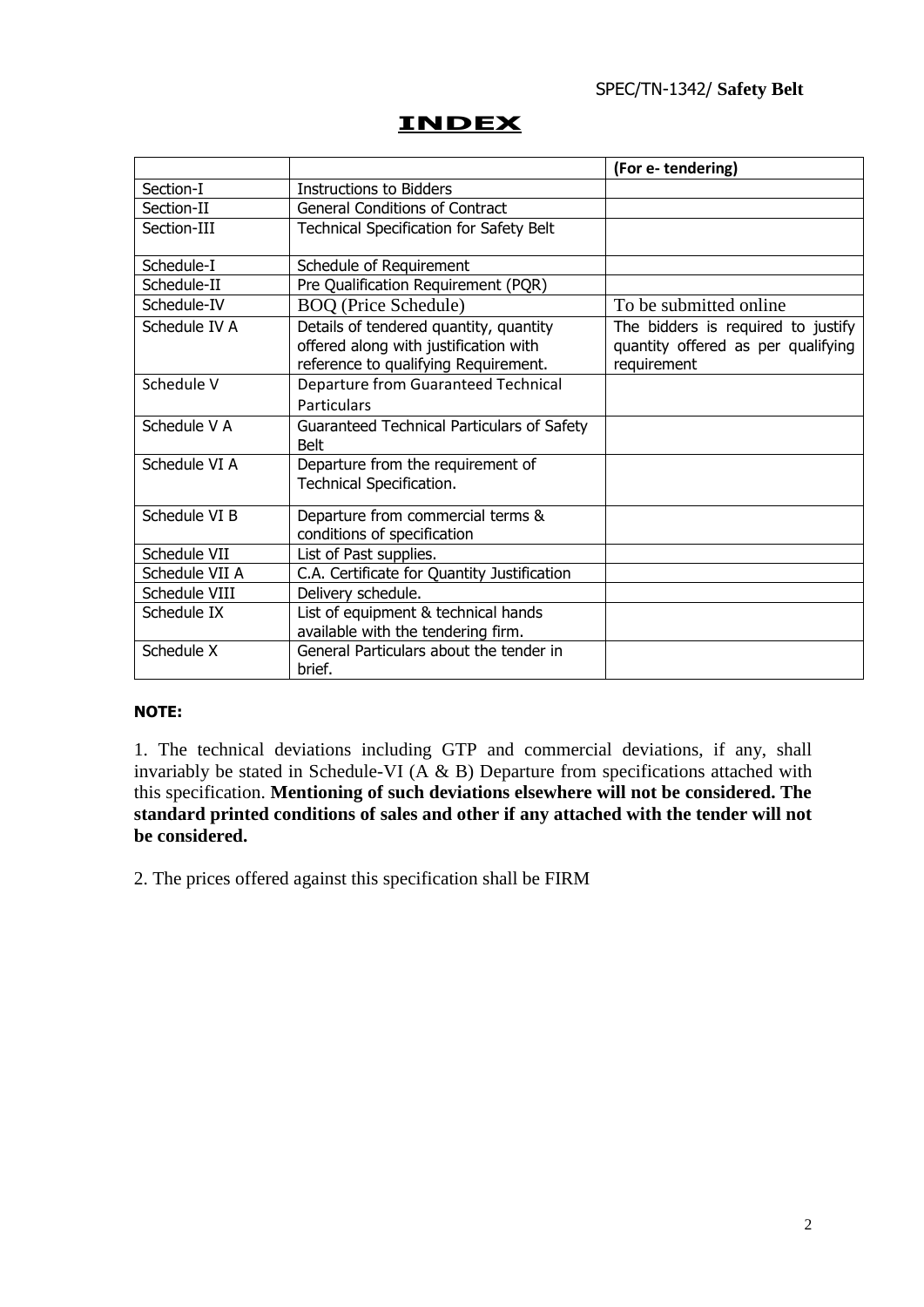

#### **SECTION-III TECHNICAL SPECIFICATION & SCHEDULE OF REQUIREMENT OF SAFETY BELTS AGAINST TN-1342**

#### **3.01 SCOPE**

This specification covers the manufacture, testing before dispatch and delivery of safety belts at our stores.

#### **3.02 SCHEDULE OF REQUIREMENT**

| S.No. | <b>Particulars</b>  | <b>Qty. Required</b> |
|-------|---------------------|----------------------|
|       | <b>Safety Belts</b> | 8009 Nos.            |

The quantity indicated above is only provisional and the purchaser reserves the right to revise the same at the time of deciding the tender case.

#### **3.03 SCHEDULE OF TECHNICAL SPECIFICATION**

3.03.1 Safety belts shall be manufactured and tested in accordance with the following specification/standard.

#### **(A) REQUIREMENT**

The lineman"s safety belt shall strictly conform to the requirement of class P of IS: 3521/1999 with latest amendments. This belt shall consists of shoulder strips, thigh strips and waist belt, the waist belt should have two lateral D-rings attached at both ends for the provision of life line to be attached for provision of the user at the pole. The belt shall be made from nylon /polyester or other synthetic material which shall not brake with a minimum tensile load of  $2000$  KG (=19.6) KN).

Marking shall be as per IS with addition of word "Jodhpur Discom".

#### **(B) MATERIAL**

i) Webbing

The belt and harnesses shall be made from nylon or other synthetic material, such as polyester. The material of belt shall have a uniform thickness and uniform width. The waist belt , shoulder strips, thigh strips, Pole straps and the safety belt and harness shall be made from nylon/polyester webbing which shall not break under a minimum tensile load of 2000KG(19.6 KN). The test specimen shall be of entire cross section whose minimum width should be 40 mm confirming to IS 3521: 1999 or latest amendment thereof.

ii) Lanyard.

The lanyard shall not break under a minimum tensile load of 2000 Kg.(19.6 KN). The minimum diameter of test specimen should be 12 mm.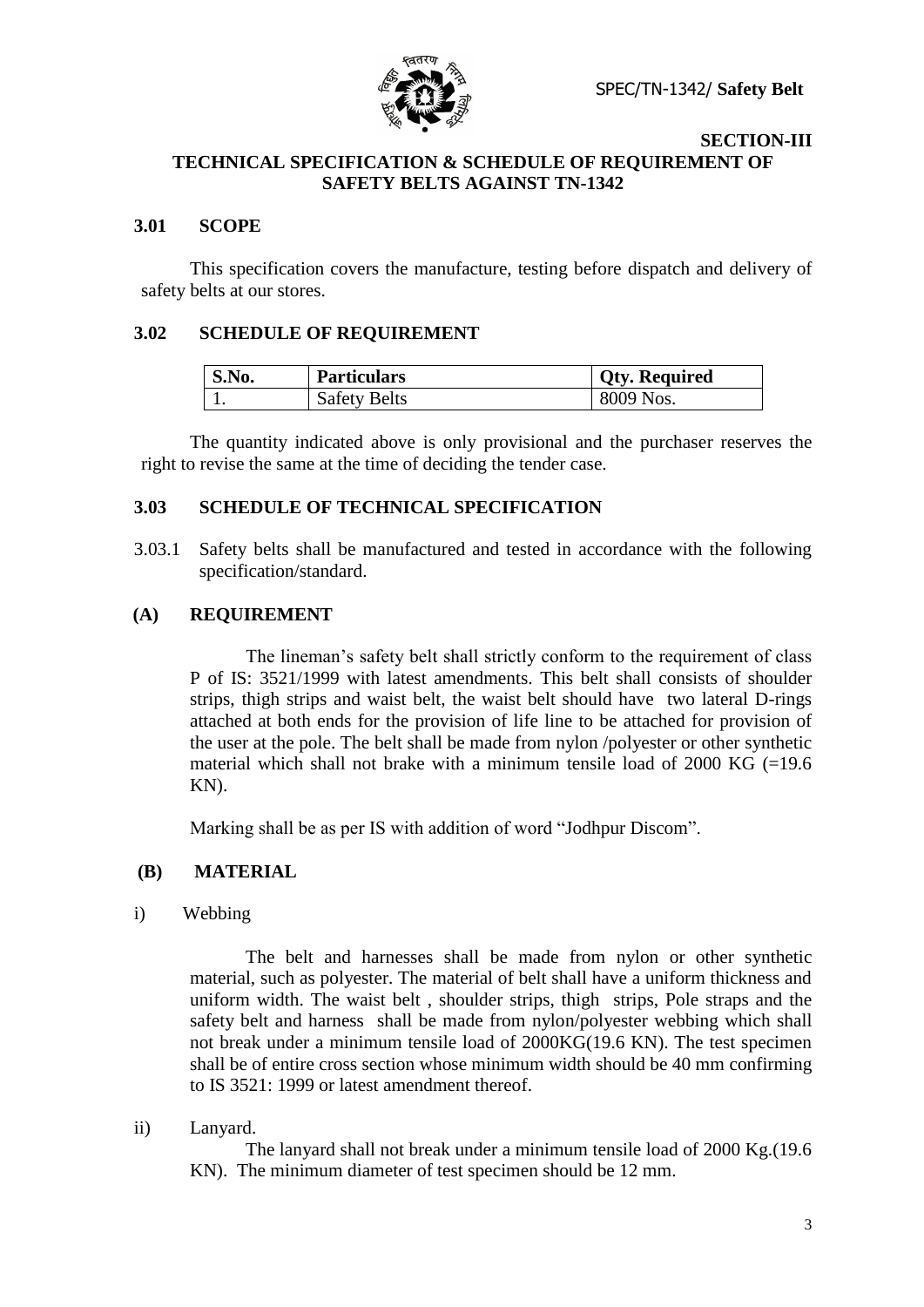#### iii) Threads for sewing.

 Threading (nylon/polyester) for sewing load bearing components shall have similar physical and chemical properties to the materials being sewn. The perfect stitching shall be done for jointing various sections so that it can bear the load as per Indian Standards.

#### iv) Stitching

All joints of safety belts shall be stitched perfectly with standard thread so that the safety belt may bear the load as per IS specification.

v) Life line/safety line

Only nylon or polyester or synthetic fiber shall be used. It shall not break under a minimum tensile load of 2000 KG(19.6 KN).

#### vi) Metal components

 All metal components shall be solid or forged in such a manner that the joints are not visible and the jointed part of the metal does not impair the strength or quality. The surface shall be smooth finish and free from any manufacturing defect, burrs of uneven surface. In order to protect all metal fittings against corrosion and /or other chemical reaction, it is necessary that all the fittings should be chromium plated or any other protective quoting and the quoting of the chromium shall be as per IS specification to provide use /store of the safety belt for a minimum period of 3 years. Care should also be taken that the part of metal fittings mating with the webbing shall be smoothly finish, rounded and designed to prevent damage to the webbing etc.

vii) Hooks

Hooks, clamps or other fastenings and holding devices shall be of similar quality and properly treated or plated. The design of the hooks shall be self closing type and care shall be taken to ensure that if pressure is exerted accidentally on the tongue or latch, they shall not disengage.

#### viii) Springs

If any springs are used, then they shall be so arranged and loaded that when the hooks are closed, the springs rest in position and are free from any movement until pressure is applied to release or to engage.

#### (C) **TESTS**

#### i) Strength

Hooks and main load bearing metal parts and fittings shall not break under the test load of 2000KG (19.6KN). The load shall be applied as closely as practicable in a manner in which the component is stress in service.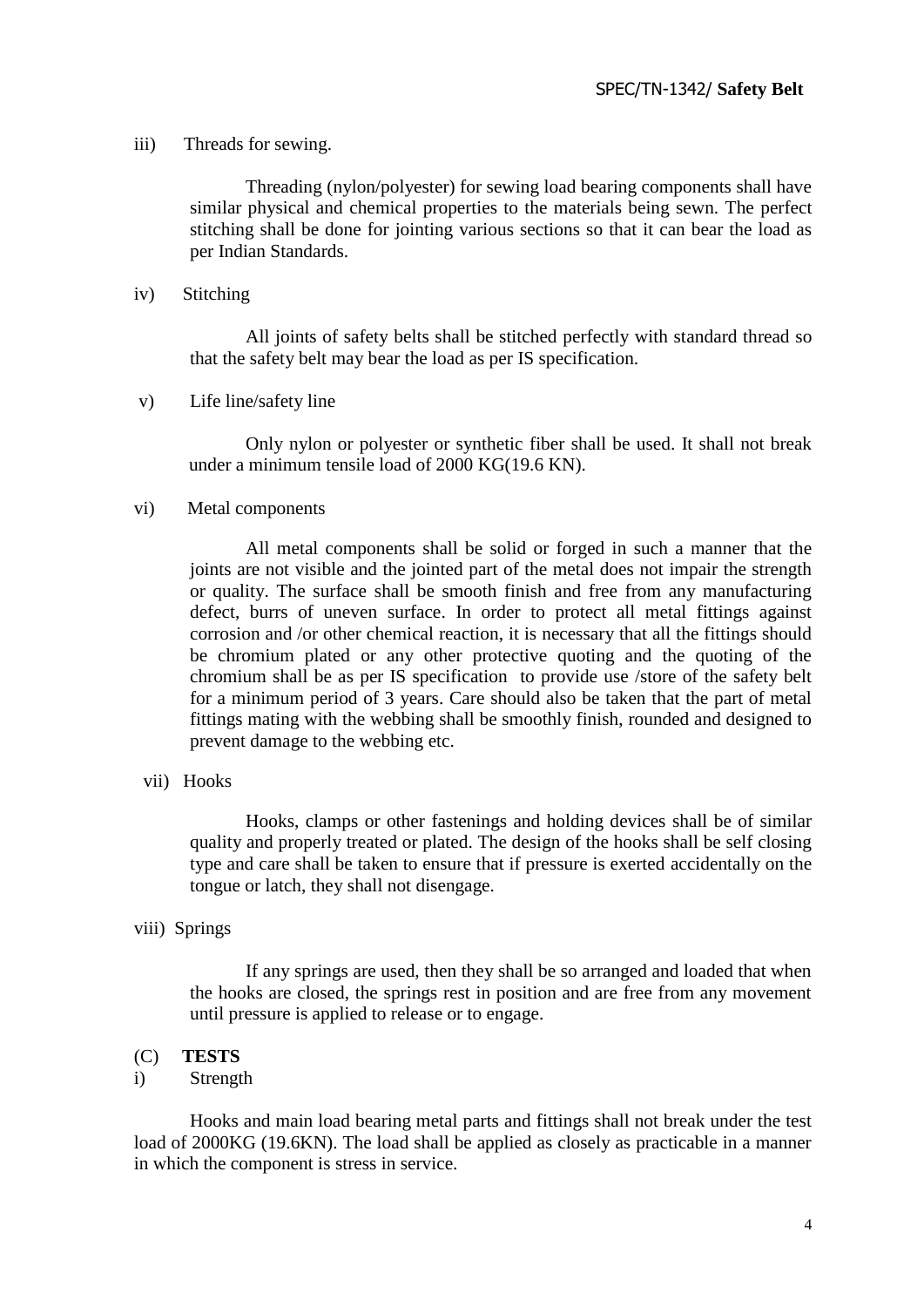ii) For all safety belts

Aluminum, magnesium or titanium metals or alloys thereof shall not be used. All the material used in the production of safety belts including webbing and rope shall pass the flammability resistance test as given in Annexure-A of IS-3521(1999).

iii) Performance tests :

The attachment of metal parts and load bearing components and the making of splices and joints shall be such that finished assembly shall pass the performance test as given in Annexure-B of ISS.

(Note: The complete assembled safety belts, when subjected to performance test, shall be destroyed to avoid its reuse.)

#### (D) **PACKING AND MARKING**

- i) Packing: The safety belts and straps shall be suitable packed as agreed between the purchase and the supplier.
- ii) Marking on belts and Hardness.

 Safety belts and hardness shall be clearly and indelibly marked or permanently labels by any suitable method not having a harmful effect the following information.

a) Indication of the source of manufacturer. b) Year of manufacturer c) Words in lettering, "maximum safe drop" d) Type of belt e) Lot/batch Number. f) Guarantee. g) TN-1342

#### **3.04 GUARANTEED TECHNICAL AND OTHER PARTICUARS**

The tenderer shall furnish complete guaranteed and other particulars of material offered by him in GTP.

#### **3.05 SAMPLES**

Tenderer shall furnish one sample each along with their tender for approval falling which their offer is liable to be ignored.

#### **3.06 INSPECTION & TESTING**

Inspection & testing shall be as per provision of IS 3521/1999 with latest amendments GTP"s of PO.

The suppliers should satisfy themselves that the stores are in accordance with the terms of the contract and fully confirm to required specification by carrying out a through pre-inspection to the inspecting officer nominated by the purchaser. Such pre-inspection on the part of the suppliers would minimize the chances of rejection in inspection.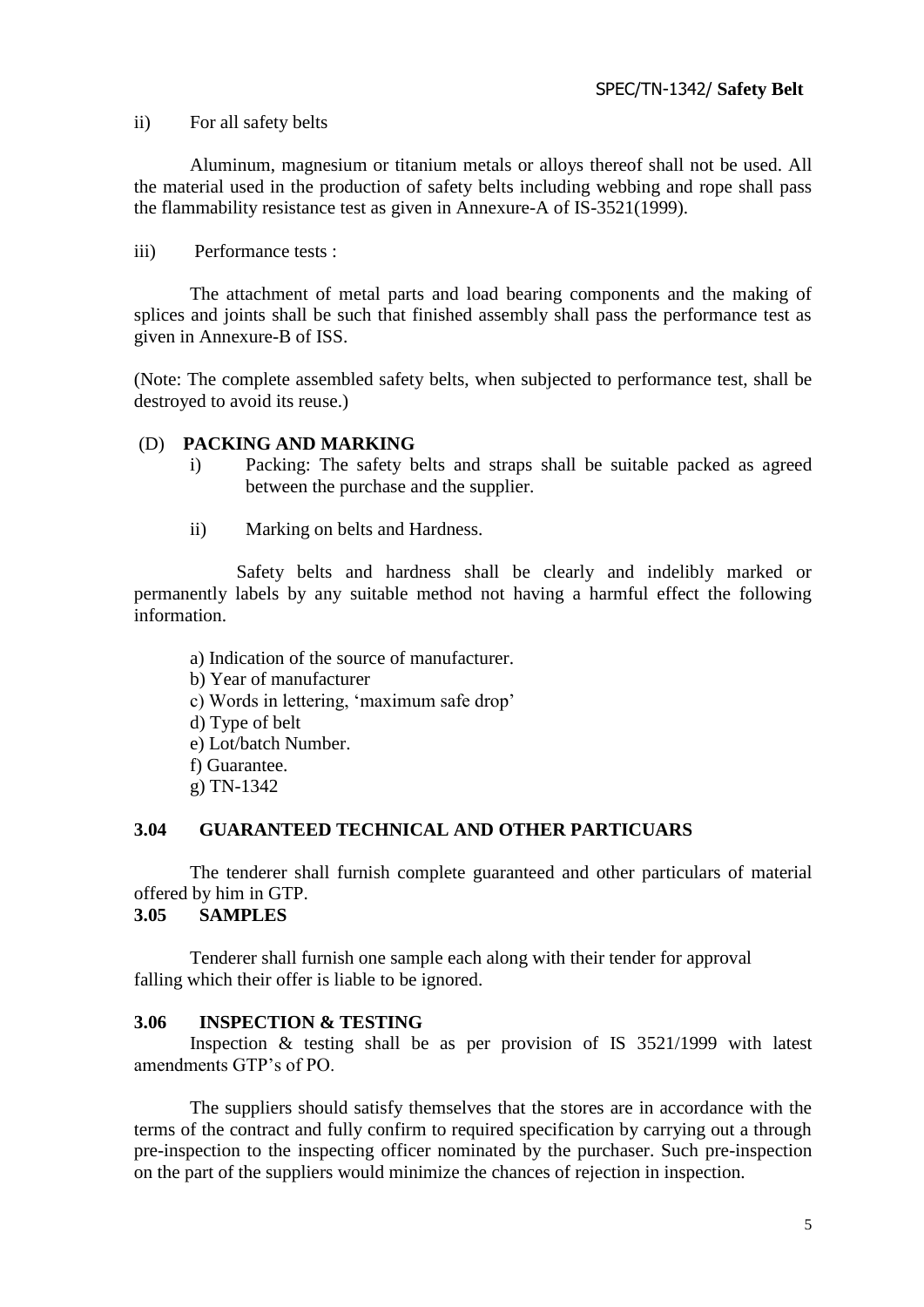The material shall be tested and inspected by an authorized inspection officer of the JdVVNL before dispatch. Samples shall be drawn for inspection/testing as per provisions of relevant IS/purchase order. The purchaser reserves the right to get the material tested in any testing laboratory before dispatch.

#### **3.07 PRICES:**

The prices are on FIRM basis. The tenderer offered with prices on variable basis are likely to be ignored.

#### **3.08 PERFERENCE**

The offers of standard make and directly from the manufactures quoting shorter delivery period shall be preferred. Only ISI marked safety Belts shall be purchased. As such bidders should have BIS license of offered item.

#### **3.09 AUTHORIZATION CERTIFICATE**

In case the bidder themselves is not manufacturer of the item then they have to furnish an authorization letter from the manufactures confirming that you are the authorized dealer / sole selling agent/ dealer in the region and you are authorized to quote on their behalf shall be enclosed along with tender offer. In case of offering an imported brand a letter from the manufacturer confirming that you are their authorized representative in the country and authorized to quote on their behalf shall be enclosed along with tender offer.

#### **3.10 DEPARTURE FROM SPECIFICATION**

 Should the tenderer wish to depart from the specification in any respect, he should clearly state such departures indicating the reasons thereof. Unless this is done, the departmental specification will hold good and shall be binding on the supplier unless the departures have been approved in writing by the purchaser.

#### **3.11 TENDERS**

Tenderer shall furnish complete particulars of the material offered by them in regard to this specification and submit the same with their tender in triplicate. Failure to do so or any incomplete entry therein may prevent a tender from being considered.

#### **3.12 GENERAL**

The tenders received without complete details required as per enclosed forms/schedules are liable to be rejected.

**3.13** As GST act has been effected from 01.07.2017, therefore, BOQ has been prepared accordingly with applicability of GST. Further, old tax structure wherever appearing in ITB/GCC/Specification may be replaced by GST as per notification.

Further, GST registration number of Jodhpur Discom is 08AAACJ8578R1ZJ.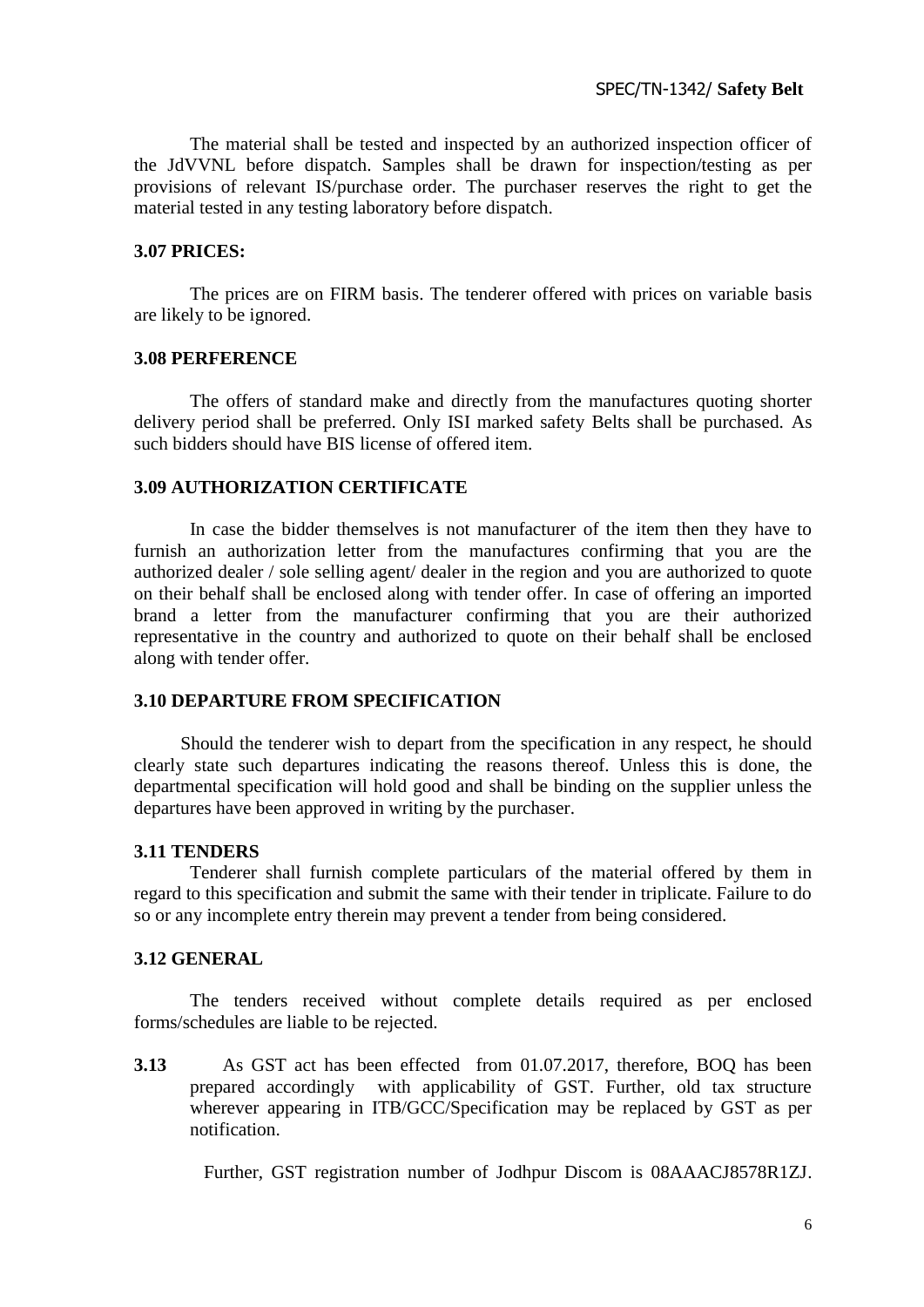**Schedule-I**



# **SCHEDULE OF REQUIREMENT**

| S.N. | Description of the equipment required | Quantity<br>(Nos.) |
|------|---------------------------------------|--------------------|
|      | <b>Safety Belt</b>                    | 8009 nos.          |

**Note:** The quantity indicated above is only provisional and the purchaser reserves the right to either revise the same or purchase any ratio in any number as per requirement at the time of deciding the tender.

**-----------------------------**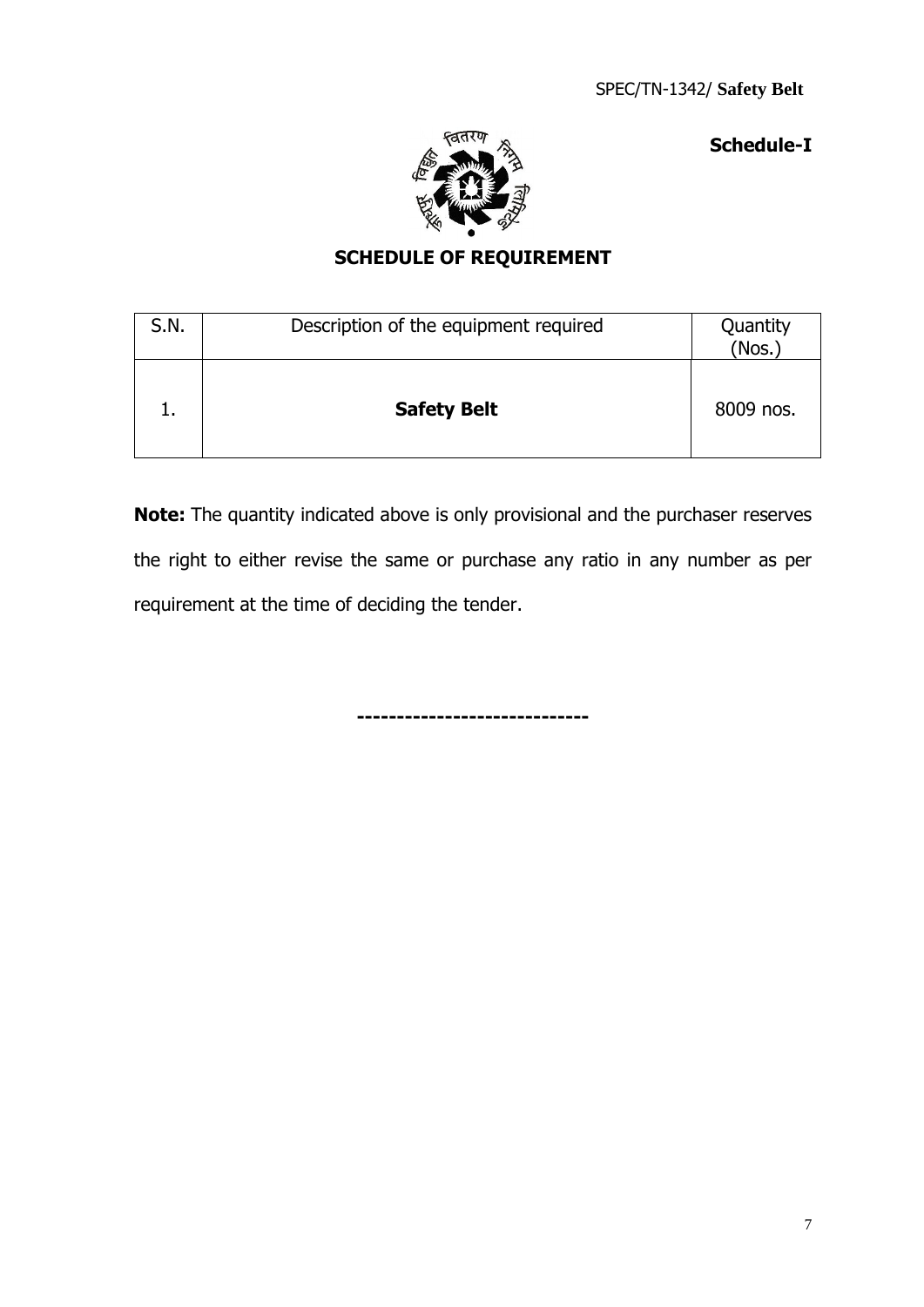# **Schedule-II**

# **QUALIFICATION REQUIREMENT**

The bidder should fulfill following qualifying requirements for successful participation in the tender along with relevant documentary evidence supporting each qualifying requirement without which the offer shall be considered nonresponsive & rejected.

# 1.0 **STATUS OF BIDDER:-**

a) The bidder should be manufacturer and/ or authorized distributor / sole selling agent/dealer of offered items.

b) Old/ New suppliers:- Any bidder located within or outside the state of Rajasthan has participated for the first time in a particular Discom & meeting minimum qualification requirement and has supplied the tendered material/or of higher rating in other utility shall be treated as an old supplier. Rajasthan's firms although supplied in past but not meeting minimum quantity supplied criterion including altogether new units which have not supplied any quantity but having adequate & required manufacturing and testing facility and technical know-how of the tendered material shall be considered as new firms and would be eligible for trial order only. In case of supply made to the licensed power utility outside India, the C.A. certificate furnished by firm shall be considered.

# 2.0 **PAST SUPPLY & PERFORMANCE CRITERIA:**-

The bidder shall meet both past supply and performance criteria as detailed below for opening of tenders:-

# **2.01 PAST SUPPLY:-**

2.01.1 The bidder is required to quote for minimum **10%** of tendered quantity failing which their offer may be considered Non-Responsive.

2.01.2 The bidder should have designed, manufactured / fabricated, tested and supplied to utility / Discoms / Govt. Departments at least 2 X QQ (QQ being the quoted quantity) of similar item / higher rating of tendered material / equipment in last 3 financial years from the date of opening of technical commercial bid.

**Note:** Requirement of quantity manufactured, minimum quantity to be offered and amount of Bank Guarantee to be furnished in absence of test certificate shall be reduced to 25% for Rajasthan based units.

2.01.3 In support of fulfillment of the past supply criteria, the bidder shall furnish documentary evidence in the form of certificate from Chartered Accountant in the enclosed prescribed proforma only. This prescribed proforma should be furnished either in original or copy duly attested by Notary. The bidder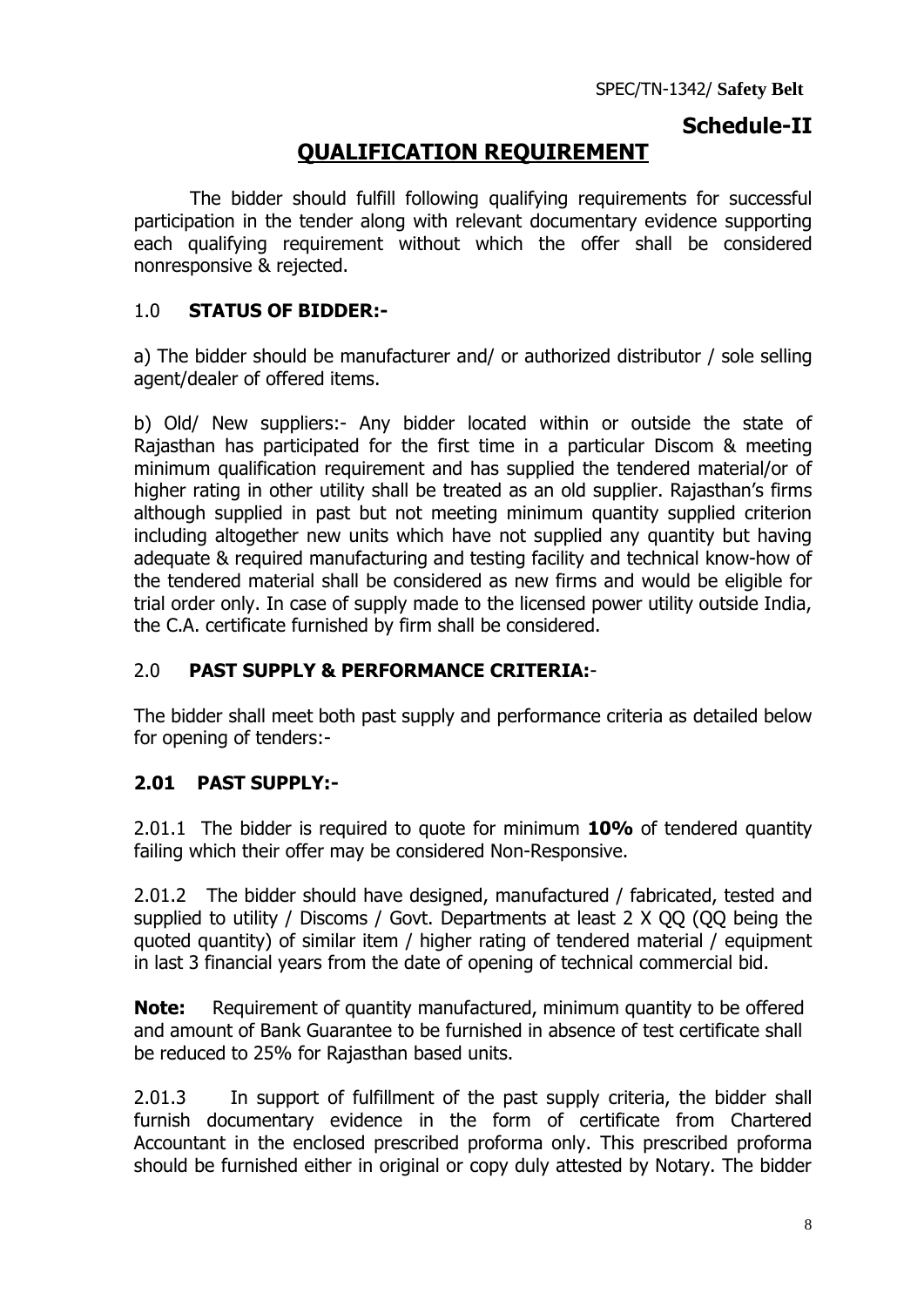shall also sign and affix seal on the C.A. Certificate. The certificate should have membership number with the name & address of the chartered accountant. Certificate should clearly indicate the quantity supplied, period of supply, voltage Class, Rating of the Transformer etc . in the format prescribed, any deviation to format or information diverted format, will not be considered and rejected.

Note:-The material supplied and accepted for same/higher rating for Turnkey projects to a licensed power utility/Govt. shall be considered for the purpose of evaluating criteria. The certificate given by C.A. shall indicate above quantity separately.

# 2.02 **PERFORMANCE CRITERIA:-**

- 2.02.1 i) If a bidder has supplied up to 50% of ordered quantity in previous tender up to date of opening of subsequent tender and scheduled delivery period expired, the bid of such bidder will not be opened in the Discom for that item.
	- ii) However, if the supplies have been completed for a quantity more than 50% but not completed up to date of opening of subsequent tender and scheduled delivery period expired, the quantity equal to the quantity pending in previous tender for that item shall be reduced from the subsequent tender quantity to be allocated to the bidder.

# **3.0 POOR RECORD OF PERFORMANCE AND DELIVERY:**

The bidders who have been black listed in any of the state Discom or with whom business relations have been severed in Jodhpur Discom shall not be considered. Severment of business relations will be done in case of following circumstances for the period and with the recovery mentioned against each:

| comply with contractual formalities.                                 | i) When vendor does not accept order   Forfeiture of EMD/cancellation of<br>awarded on its accepted price and vendor registration to recover amount<br>terms and conditions or does not of EMD along with severment of<br>business relations for three years from<br>the date of issue of order. |  |  |
|----------------------------------------------------------------------|--------------------------------------------------------------------------------------------------------------------------------------------------------------------------------------------------------------------------------------------------------------------------------------------------|--|--|
| ii) When vendor complies with Levy of maximum recovery on account    | severment of relations for a period of 2                                                                                                                                                                                                                                                         |  |  |
| contractual formalities but does not of delay in delivery along with | years from the date of issue of order or                                                                                                                                                                                                                                                         |  |  |
| commence supplies.                                                   | in next two bids whichever is later.                                                                                                                                                                                                                                                             |  |  |

# **4.0 (A) Black listing of a firm:**

After having given Show Cause Notice of 30 days, and having established & cogent reasons for blacklisting of the firm as given below, the firm should immediately be blacklisted for a period of 5 years indicating reasons of doing so,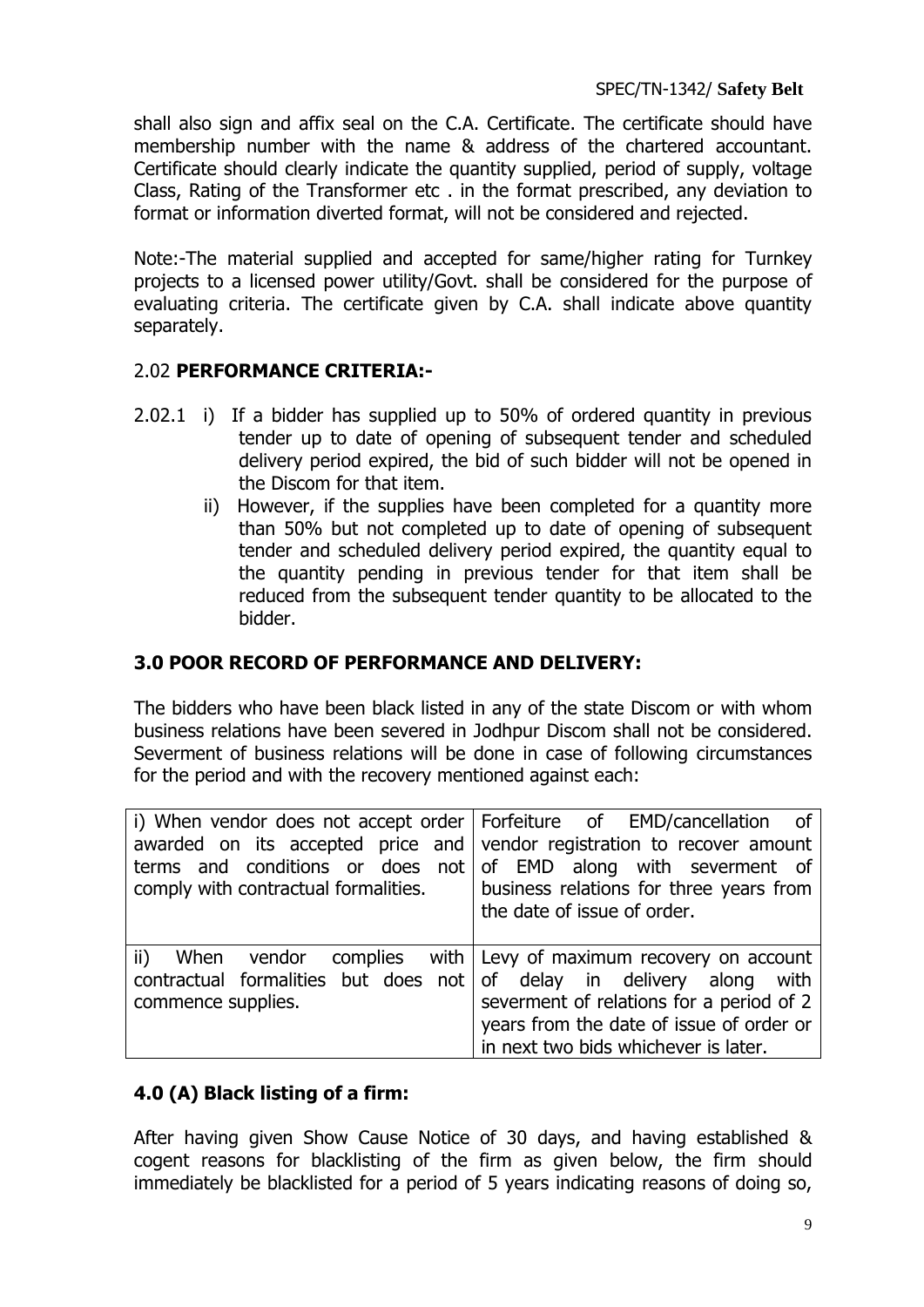in the letter itself, and a copy of such blacklisting should be given to the firm, with the approval of CLPC:-

(i) There are sufficient and strong reasons to believe that the supplier or his employee has been guilty of malpractices such as manhandling/misbehavior with Government official by supplier or his partner/employee, bribery, corruption or abatement of such a offence in a position where he could corrupt Nigam's official, fraud, vitiating fair tender process including substitution of or interpolation in tender, misrepresentation, pilfer-aging or unauthorized use or disposal of Nigam's material issued for specific work etc.

(ii) Where a supplier or his partner or his representative has been convicted by a court of Law for offences involving moral turpitude in relation to the business dealing or where security considerations including suspected disloyalty to the Nigam/state so warrant the blacklisting.

(iii) If the State Bureau of Investigation or any other authorized investigating agency recommends for blacklisting after completing the investigation.

Note: - 1 If a supplier after having tendered for a supply or after negotiations gives application voluntarily vitiating the fair tendering process, it shall also tantamount to malpractice.

Note: - 2 A register containing the reasons for blacklisting the supplier as also the names of all the partner of the suppliers and the allied concerns coming within the effective influence of the blacklisted supplier will be maintained.

Note: - 3 A register of black listed supplier will be maintained which will not only include suppliers enlisted with the Enlisting Authority but also black listed suppliers in Nigam.

Note :-4 A Black listed supplier (i) shall not be entitled for registration in any of the Discom (ii) shall not be awarded any supply order in future in any Discom during the notified period.(iii) his registration if any shall stand cancelled immediately and his registration security /EMD/S.D. shall stand forfeited. (iv) In case of blacklisting of the firm by any one of Discom for the cogent prescribed reason(s) as stipulated above, the same shall be applicable to all the three Discoms and as a consequence of blacklisting, all the pending orders to that firm, will be cancelled in all three (3) Discoms with immediate effect. However in respect of completed/executed contract G.P. obligations as well as other liabilities shall be fulfilled by the supplier.

# **(B) Severment of Business relation:**

(a) After having given Show Cause Notice of 30 days, and having established & cogent reasons for Severment of business relation as given below, the firm should immediately be severed the business relations for a period of 2 to 3 years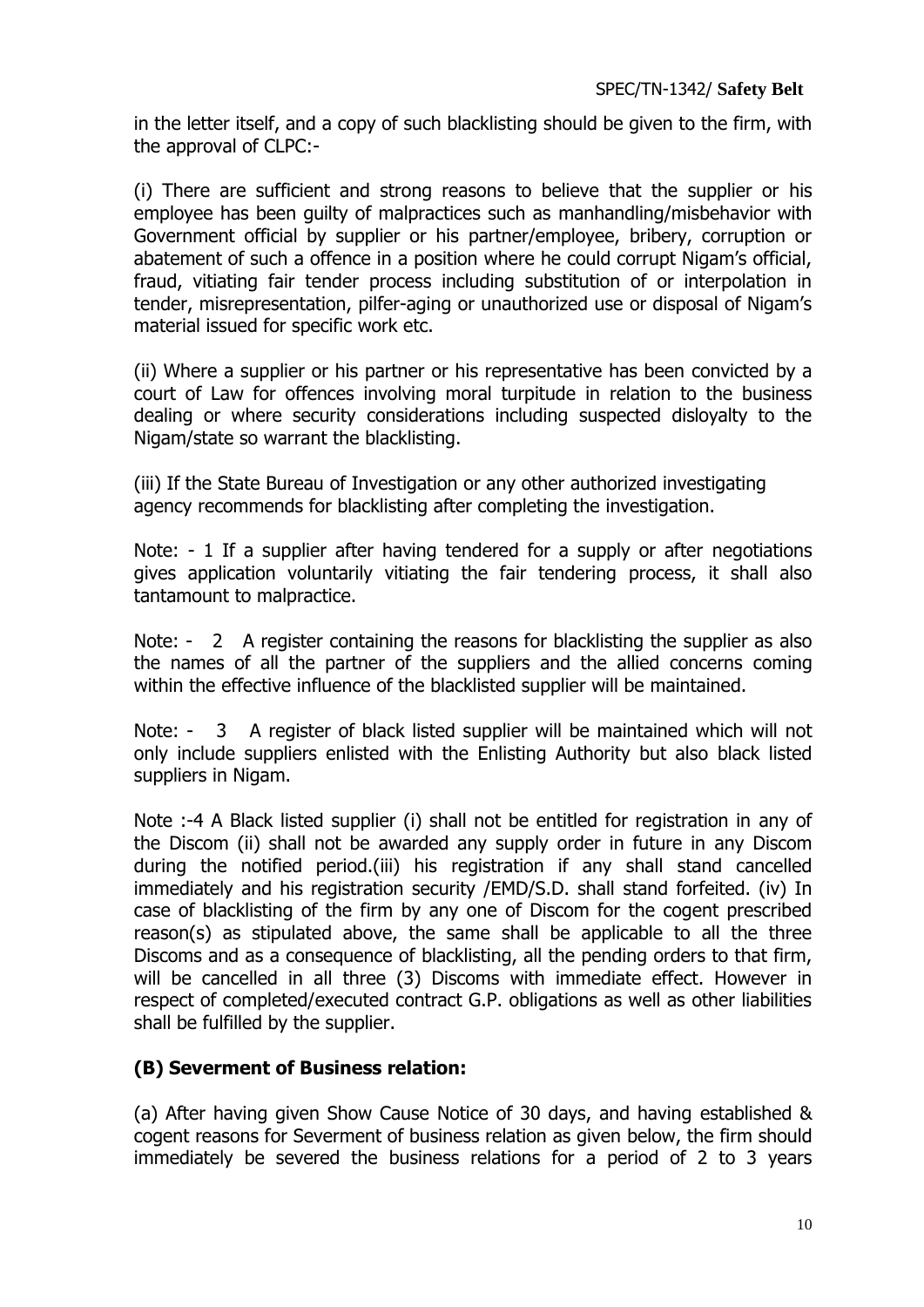indicating reasons of doing so, in the letter itself, and a copy of such severment should be given to the firm, with the approval of CLPC:-

(i) The supplier continuously refuses to pay Nigam dues without showing adequate reasons and where the purchasing authority is satisfied that no reasonable dispute attracting reference to Settlement Committee or Court of Law exists for the supplier's action of non-supply.

(ii) When vendor does not accept LOI/detailed purchase order awarded on its accepted prices and terms & conditions or does not comply with the contractual formalities.

(iii) When vendor/supplier who otherwise completed contractual formalities but does not commence supplies on the date of opening of technical bid of the fresh tender/completion of schedule delivery period whichever is later.

**Note-1**-In case supplier does not deposit outstanding dues towards Nigam, even after completion of severment period, the period of severment will continue.

**2.** Severment done purely/ mainly on account of non-deposition of dues against the supplier/vendor/contractor could be lifted by CLPC, if the dues are deposited prior to the expiry of such severment period.

3. Severment done by one Discom for non-supply of material and /or corresponding non-recovery of dues will not be effective in other Discoms except in respect of common purchase cases of three Discom.

4. On severment of business, the EMD/SD/vendor registration security will be forfeited.

5. The orders in execution satisfactorily will not be cancelled other than the order on which severment have been done.

# **(C) DEBARMENT**

Reasons on which Debarment can be made:-

(i) The competent authority may debar the supplier on account of his performance or other disabilities, if it is no longer considered fit to remain under vendor registration as per his obligation under vendor registration.

(ii) If at any subsequent stage of inspection of firms after award of contract, it is found that firm does not have sufficient tech. staff or required/necessary technical equipments, the purchasing authority can debar the firm for one year or next tenders whichever is later. The debarment will be lifted only on re-inspection of firm's works; the defects noticed earlier are fully rectified to the satisfaction of Nigam**.**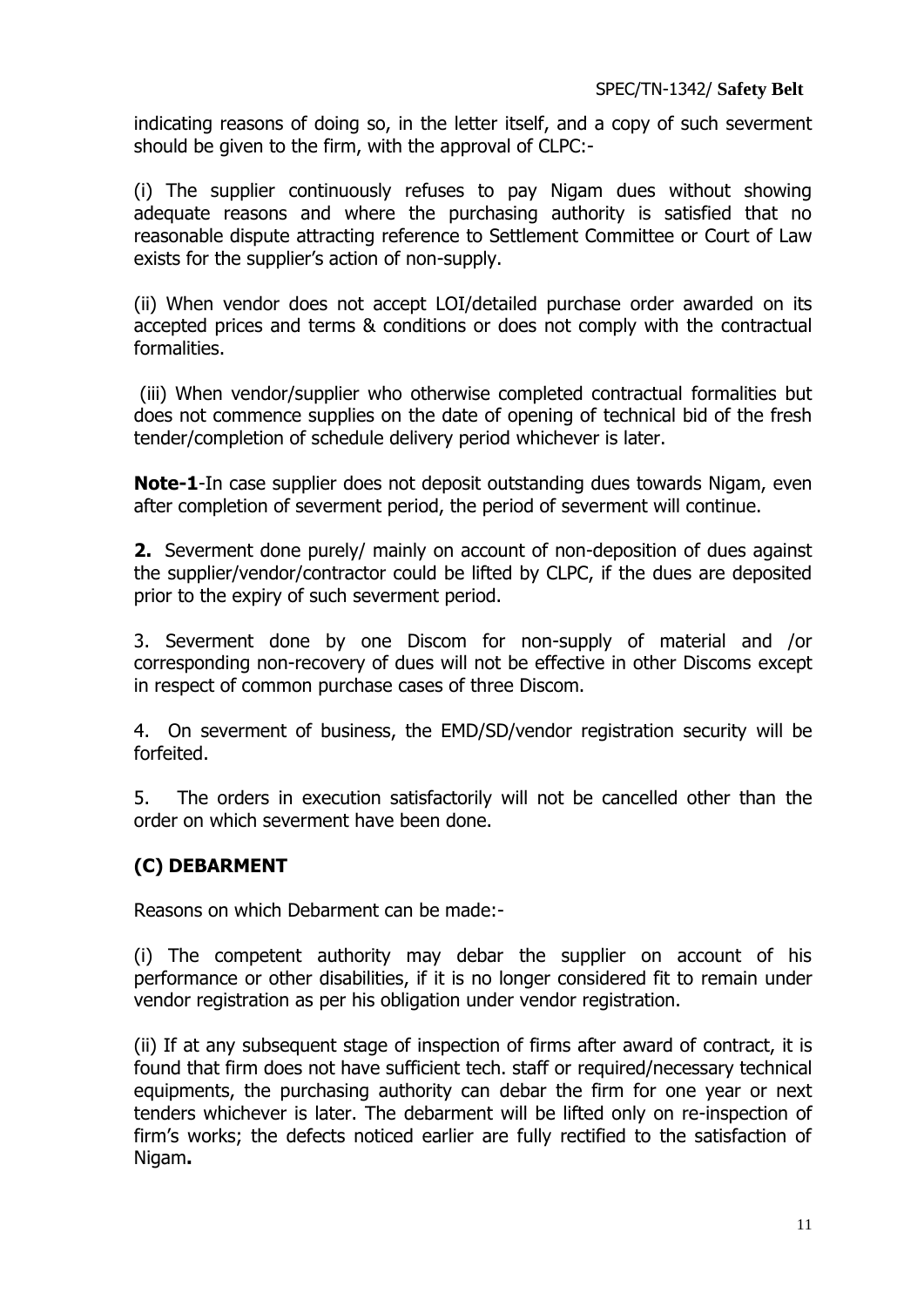(iii) When contract agreement executed and supplies commenced but could supply only up to 50% of ordered quantity and scheduled delivery period expired, then the firm can be debarred for one year or next tender whichever is later in that Discom only for that particular item/rating/ capacity/size etc.

(iv) The suppliers who have been awarded contract for supply of material is not adhering to the periodic delivery schedule, the contract awarding authority reserve the right to terminate the contract and may debar the firm in participating in tender for a period of 2 to 3 years.

Note:-1. On debarment, the EMD/ SD/Vendor Registration security shall be forfeited.

Note:-. 2. If the firm is debarred in one Discom for any reasons then the same should not be applicable in other Discom subject to exception that in case of common Discoms purchases such debarment of a firm would be applicable to all three Discoms for that particular item and rating/capacity/size etc.

# **5.0 APPEALS AND APPLICATIONS:-**

Appeal against the order of blacklisting, severment and debarment can be filed before BOD within a period of 3 months from the date of intimation. The letter of appeal will be addressed to the order placing authority. Who will process the case for placing the matter in B.O.D. within a period 60 days. The BOD may reduce or waive the penalty, if sufficient reasons/supporting documents are furnished by the supplier.

# **GENERAL CONDITIONS : - (ALL CONDITIONS BE DULY SIGNED & SEALED)**

I) The bidder shall clearly indicate the deviations such as `Technical Deviation & Commercial Deviations' in the prescribed proforma only. The deviations indicated elsewhere in the bid shall not be accepted.

II) The bidder must clearly fill up each and every particular of guaranteed technical particulars annexed with Technical Specifications otherwise he will be responsible for Technical Non-responsiveness.

III) All documents required in the prescribed format are to be furnished along with the bid itself only except an attested copy of BIS license (wherever it is required), failing which the bid will be summarily rejected.

IV) However, a copy of BIS License may be submitted by the bidder up to the official working hours of one working day prior to the schedule / notified date of opening of price bid.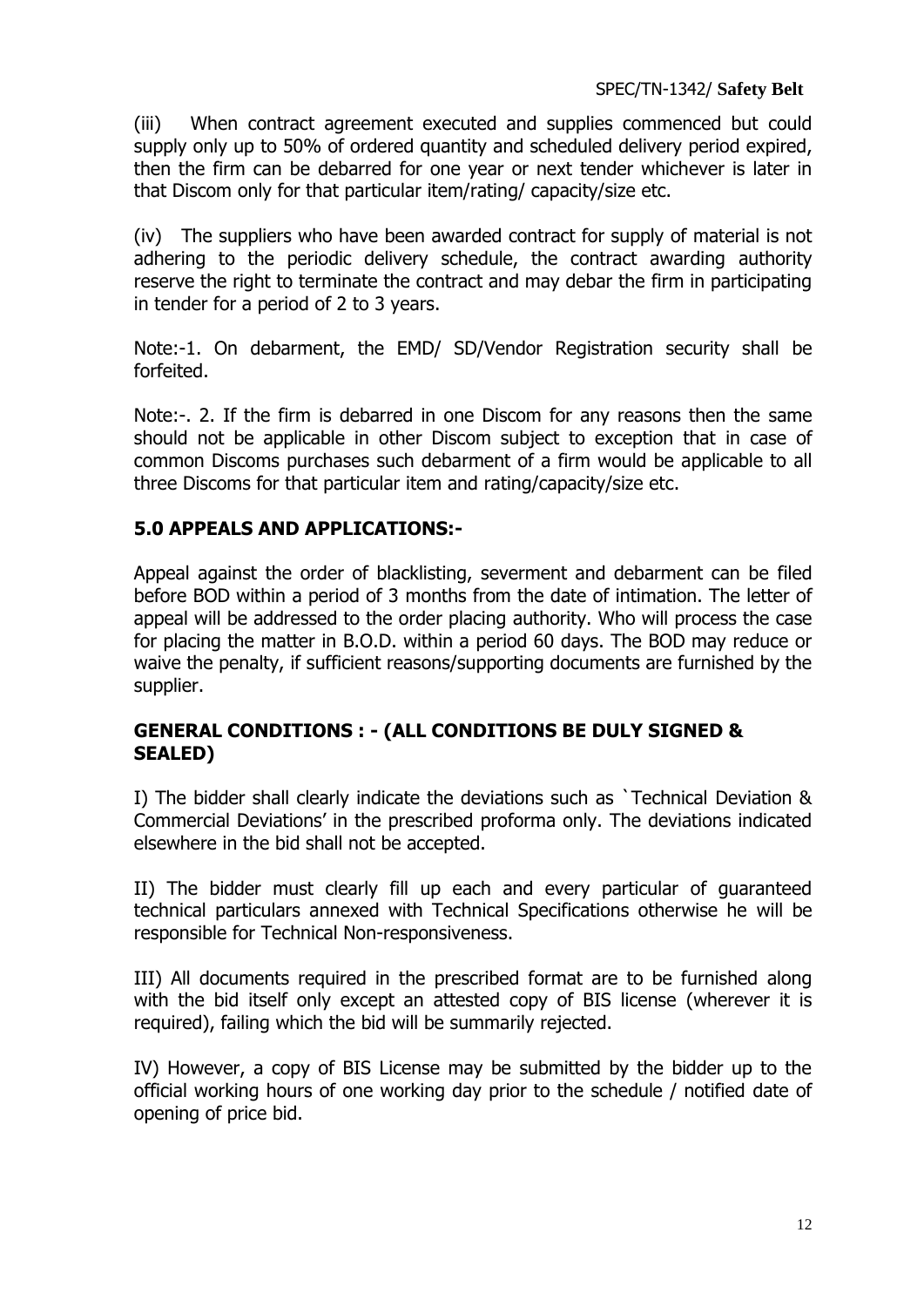# **SCHEDULE-IV A**

# **Must be filled-in by the tenderer and attach with technical bid (Part-I)**

To

The Superintending Engineer (MM&C), Jodhpur Vidyut Vitran Nigam Limited, Jodhpur.

Dear Sir,

With reference to your invitation to tender against specification No. **JDVVNL/SE/MM&C/TN-1342**, we agree to supply the following quantity:-

| S.<br>N<br>$\mathbf o$ | <b>Particulars of item</b> | <b>Tendered</b><br>Quantity<br>(In Nos.) | Qty.<br><b>Offered</b><br>(In Nos.) | Justification of<br>quantity<br>offered as per<br>qualifying<br>requirement. | <b>Remarks</b> |
|------------------------|----------------------------|------------------------------------------|-------------------------------------|------------------------------------------------------------------------------|----------------|
|                        | 2                          | 3                                        | 4                                   | 5                                                                            | 6              |
| ı.                     | <b>Safety Belt</b>         | 8009 nos.                                |                                     |                                                                              |                |

- 1. The offer is valid for a period of 120 days from the next date of opening of Techno Commercial Bid o f the tender.
- 2. The prices are firm in all respect.
- 3. It is noted that the quantities as mentioned in the specification are approximate and we agree to supply any quantity as per your requirement.
- 4. The delivery shall strictly be in accordance with our delivery clause. In case we fail to deliver the material, we are liable to pay recovery for delay in delivery as per clause No. 1.24 of this Schedule-II of this specification. The material shall conform to your specification No. **JDVVNL/SE/MM&C/TN-**1342 and as per relevant ISS in all respect.
- 5. We confirm that we agree to all the terms & conditions as well as the technical stipulations of your specification No. **JDVVNL/SE/MM&C/TN-1342** and there are no deviations other than as specified in the Schedule VI (A&B).

 Signature of tenderer with stamp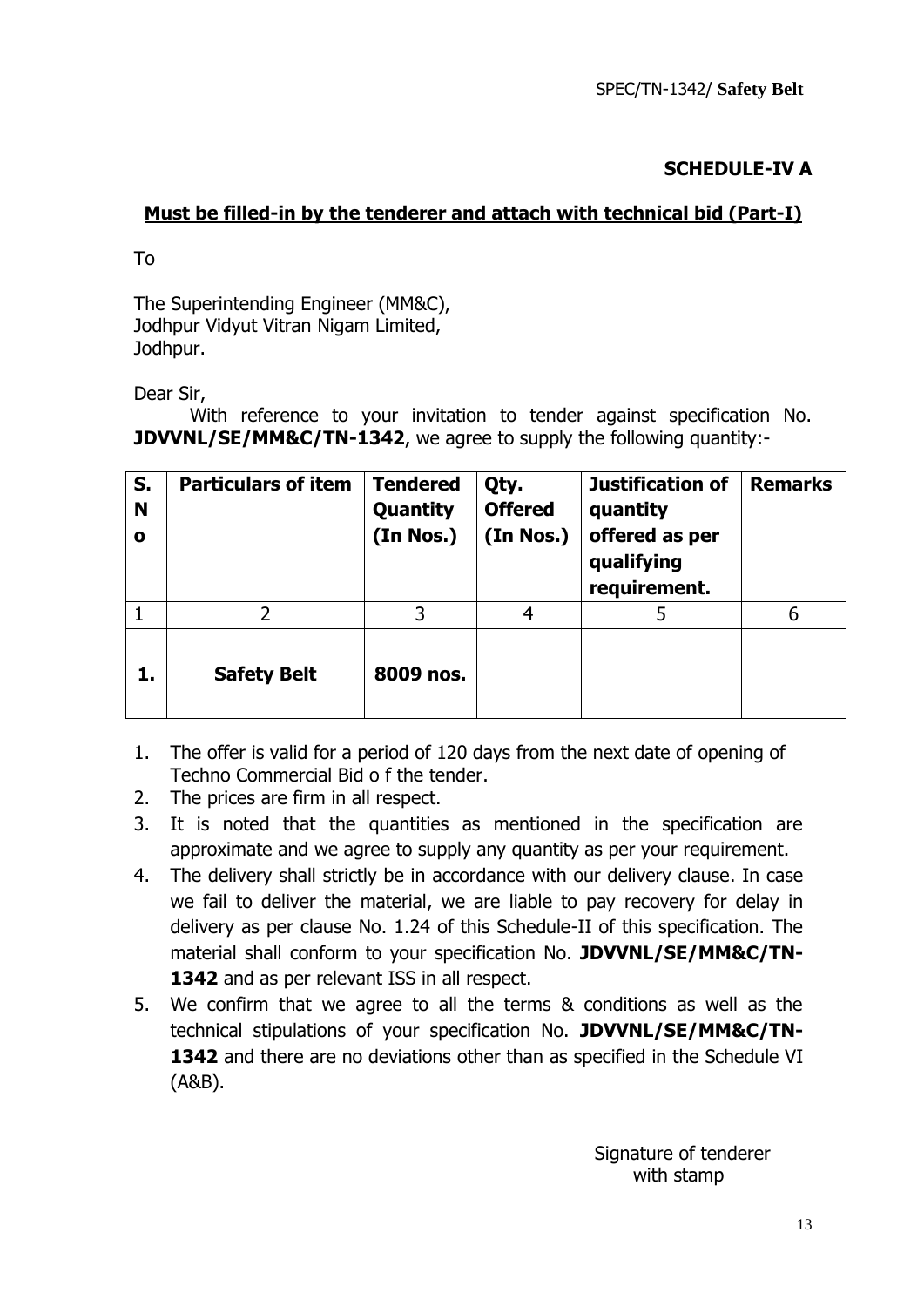

**SCHEDULE – V**

# **JODHPUR VIDYUT VITRAN NIGAM LIMITED A Govt. of Rajasthan Undertaking**

Statement of guaranteed technical particulars and other performance data for supply of ……………………………………….. (Name of material) against specification no..………………………..

S.No. Particulars of technical & other performance data guaranteed.

Certified that we agree to all the aforesaid technical particulars and other performance data except following:-

| S.No. | Particulars of technical & other | Reasons for           |
|-------|----------------------------------|-----------------------|
|       | Performance data                 | deviations/departure. |

 **(Signature)** Name & Designation with seal of the bidder.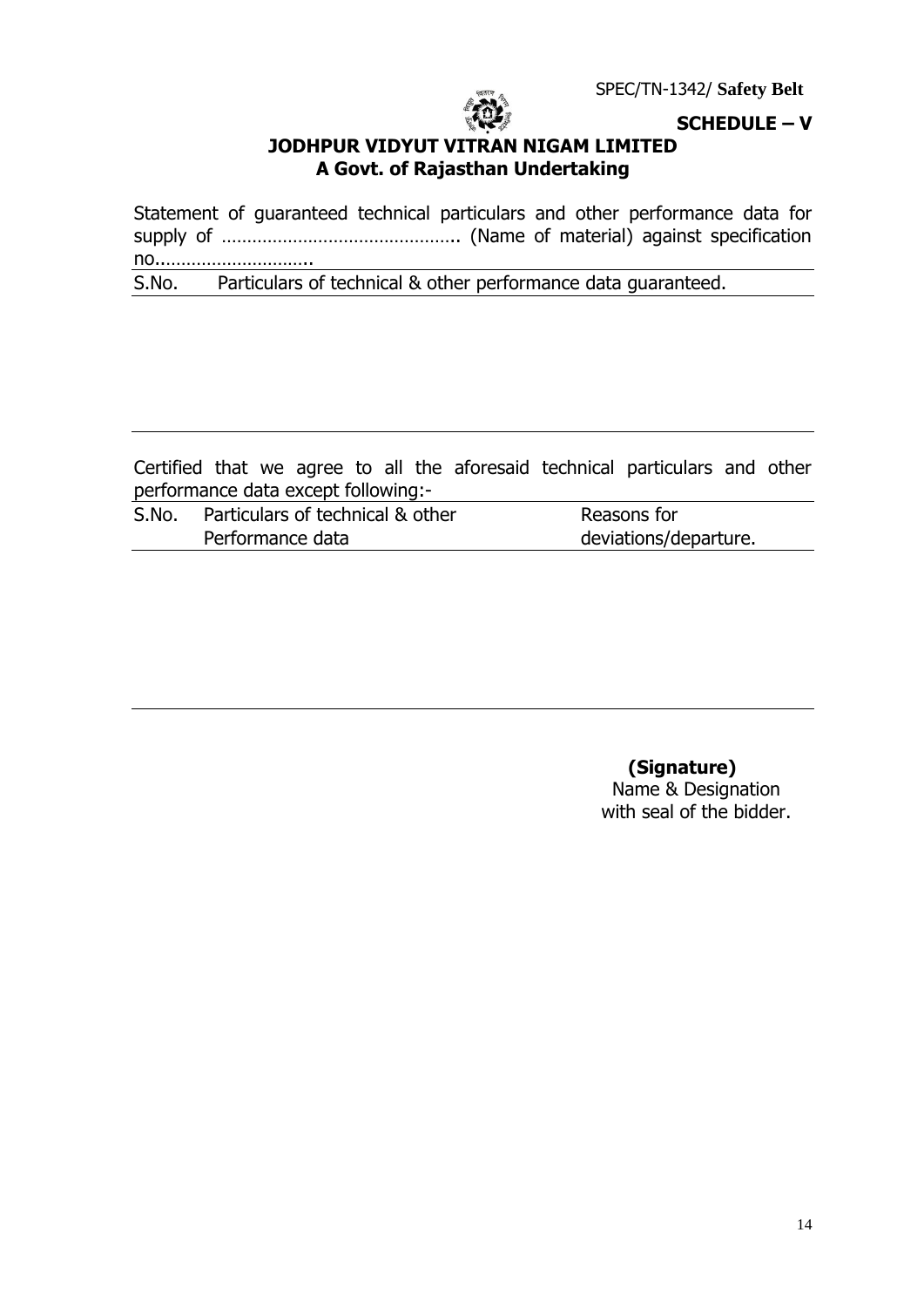

# **Schedule-V A**

# **GUARANTEED TECHNICAL PARTICULARS FOR SAFETY BELTS AGAINST**

| S.No             | <b>PARTICULARS</b>                   | GTP TO BE FURNISHED BY FIRM |
|------------------|--------------------------------------|-----------------------------|
| 1.               | <b>of</b><br>& works address<br>Name |                             |
|                  | manufacturer                         |                             |
| 2.               | GST registration No.                 |                             |
| $\overline{3}$ . | Safety belt consist of               |                             |
| 4.               | Safety belt type                     | Class P                     |
| 5.               | Size of body belt                    | <b>Free Size</b>            |
|                  | a) Length                            |                             |
|                  | b) Cross sectional                   |                             |
| 6.               | Fasting buckles provided for         |                             |
|                  | adjustment of body<br>belt,          |                             |
|                  | shoulder strap & thigh strap         |                             |
|                  | belt                                 |                             |
| 7.               | Length of shoulder strap<br>&        |                             |
|                  | thigh strap belt adjustment          |                             |
| 8.               | Thread for stitching made of         | <b>Nylon</b>                |
| 9.               | Freely<br>mouring<br>buckles         |                             |
|                  | provided                             |                             |
| 10.              | Material of belt                     | Polyster Nylon              |
| 11.              | At which min. tensile<br>head        | 2000 Kg.                    |
|                  | synthetic material will<br>not       |                             |
|                  | break.                               |                             |
| 12.              | Safety belts confirms to             | IS: 3521 DGMS               |
| 13. l            | Marking                              | To be furnished by bidder   |
|                  | 14.   ISI mark                       | IS: 3521:1999               |
|                  | 15.   Material of rope lanyard       | Tuf Rope ISI                |
| 16.              | Dia of rope lanyard                  | 12 mm.                      |
|                  | 17. Length of rope lanyard           | 3 Mtr.                      |

# **NIT No. JdVVNL/SE (MM&C)/ TN-1342**

 **Signature of tenderer with stamp**

**---------------------------**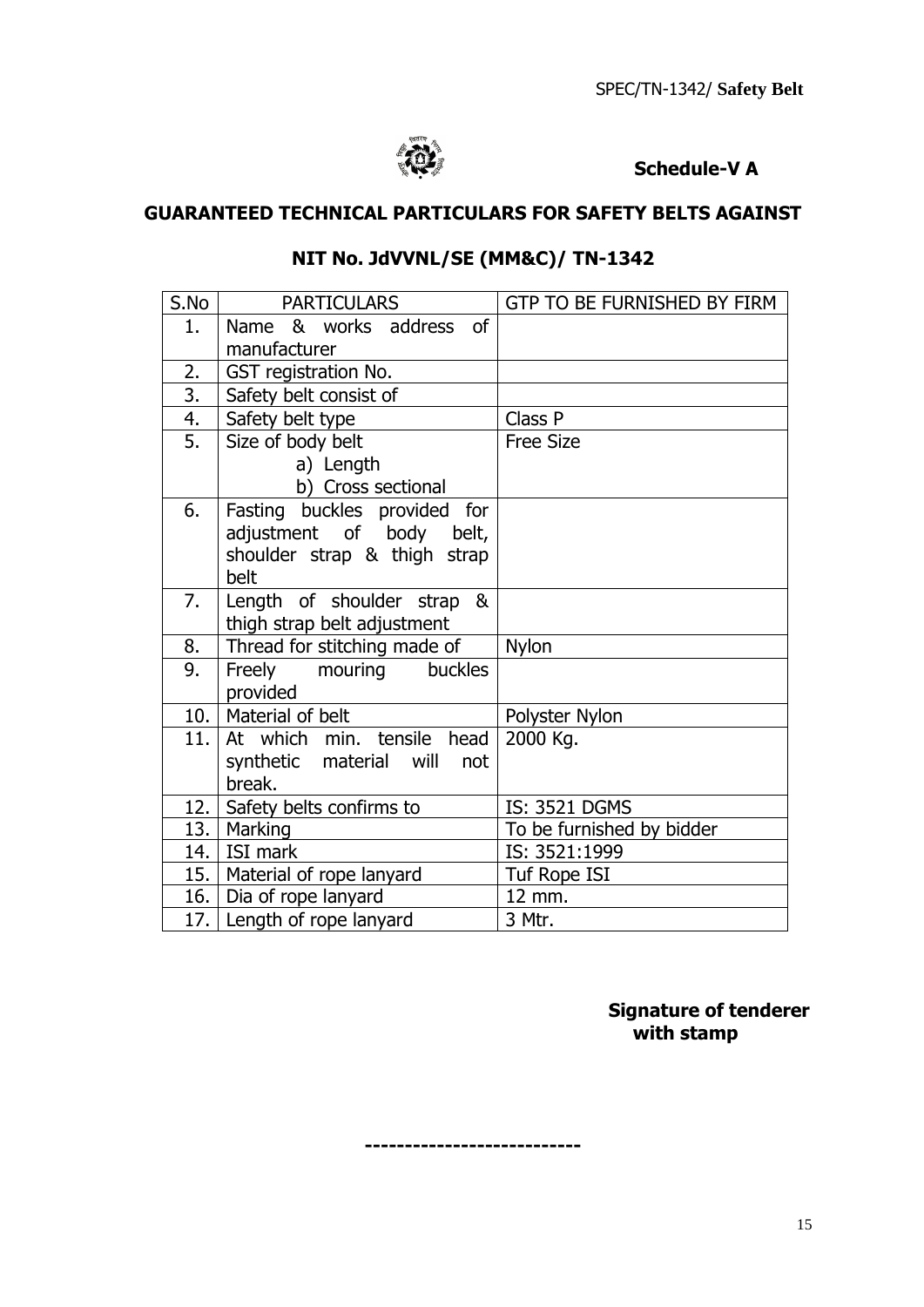SPEC/TN-1342/ **Safety Belt**

**Schedule – VI (A)**



# **JODHPUR VIDYUT VITRAN NIGAM LIMITED A Govt. of Rajasthan Undertaking**

# **DEPARTURE/DEVIATION FROM TECHNICAL SPECIFICATION**

The bidder shall state under this schedule the departure from the Purchaser's specification in respect of technical is as under:-

S.No. Main Deviations from Technical Specification.

Certified that we agree to all the technical specification of the NIT except for the deviation to the extent indicated above.

> **(Signature)** Name & Designation with seal of the bidder.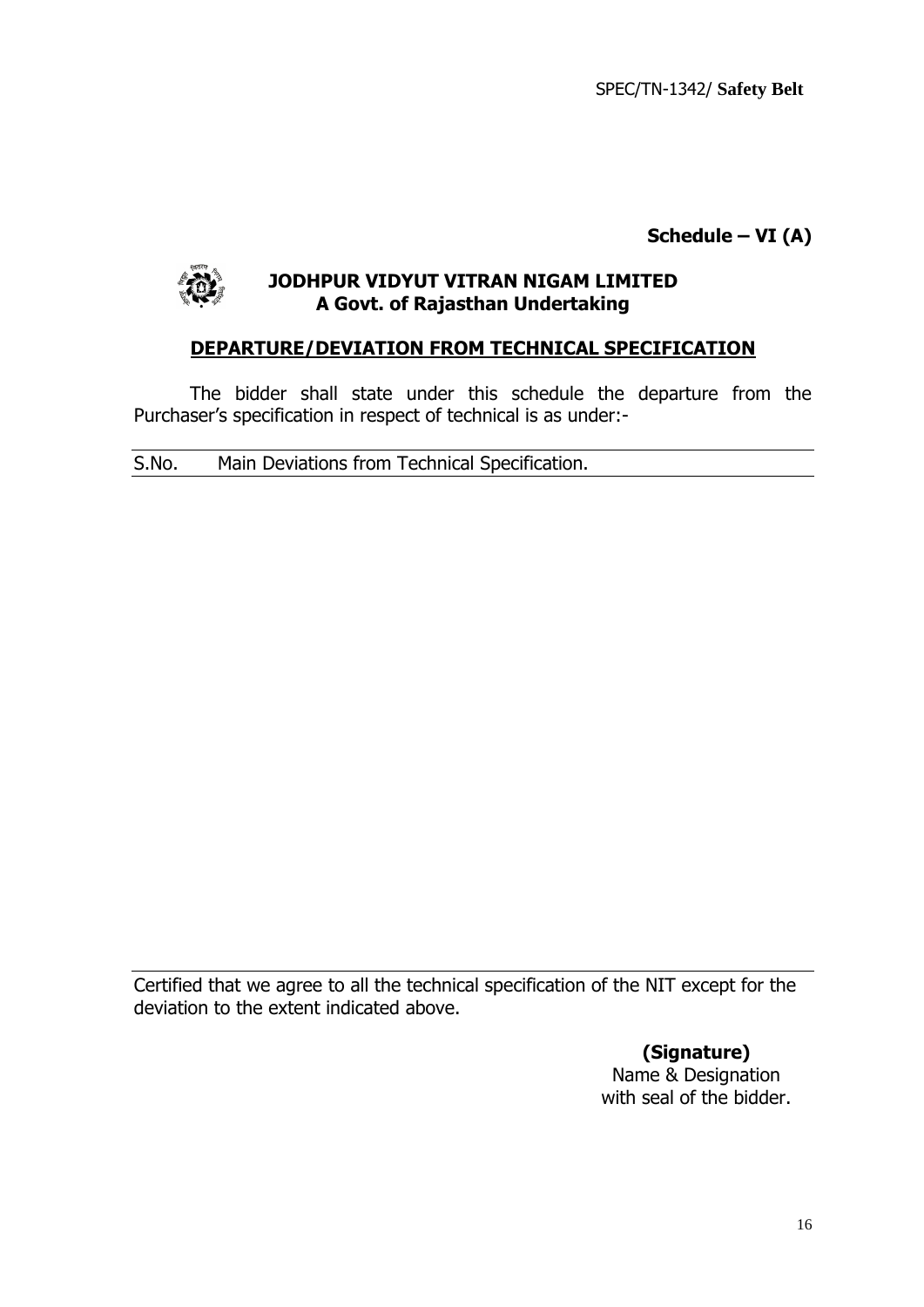# **Schedule – VI (B)**



## **JODHPUR VIDYUT VITRAN NIGAM LIMITED A Govt. of Rajasthan Undertaking**

# **DEPARTURE FROM COMMERCIAL TERMS & CONDITIONS OF THE SPECIFICATION**

The bidder shall state under this schedule the departure from the Purchaser's specification in respect of Commercial terms & conditions:-

S.No. Main Deviations from Specification.

Certified that we agree to all the commercial terms & conditions as laid down in General Conditions of Contract to the specification except for the deviation to the extent indicated above.

# **(Signature)**

Name & Designation with seal of the bidder.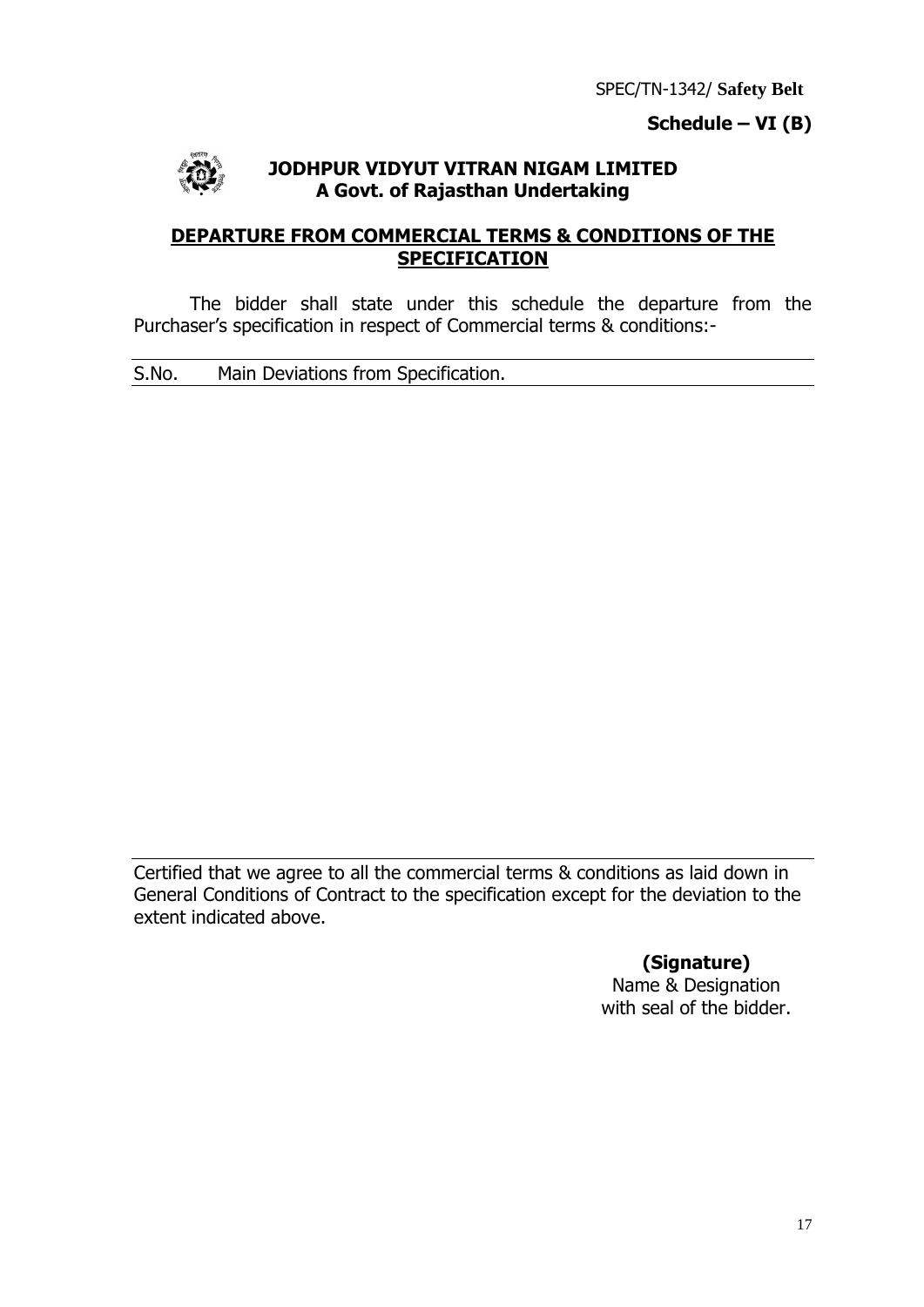# **Schedule – VII**



## **JODHPUR VIDYUT VITRAN NIGAM LIMITED A Govt. of Rajasthan Undertaking**

#### **LIST OF PAST SUPPLIES**

The bidder shall state under this schedule whether material and equipments, similar to those offered in the tender have been previously supplied by him. A list shall be given of such orders executed by him together with information regarding the names of purchasing organizations, quantities supplied and when the supplies were effected. This list should be in form given below:-

| S.No. Detailed particulars Qty in<br>items supplied | Nos. | Order No. Name & details Date of of<br>& Date of purchasing Completion<br>authority |  |
|-----------------------------------------------------|------|-------------------------------------------------------------------------------------|--|
|                                                     |      |                                                                                     |  |

| If executed partially<br>to be mentioned<br>(Qty. in Nos.) | whether still<br>to be executed | Delivery<br>stipulated in<br>order | Remarks |
|------------------------------------------------------------|---------------------------------|------------------------------------|---------|
|                                                            |                                 |                                    | 10      |

**Note:** Separate schedules are to be furnished by the bidder for past supply to the JdVVNL, Jodhpur other State Electricity Boards and other Departments /Organisations.

> **(Signature)** Name & Designation with seal of the bidder.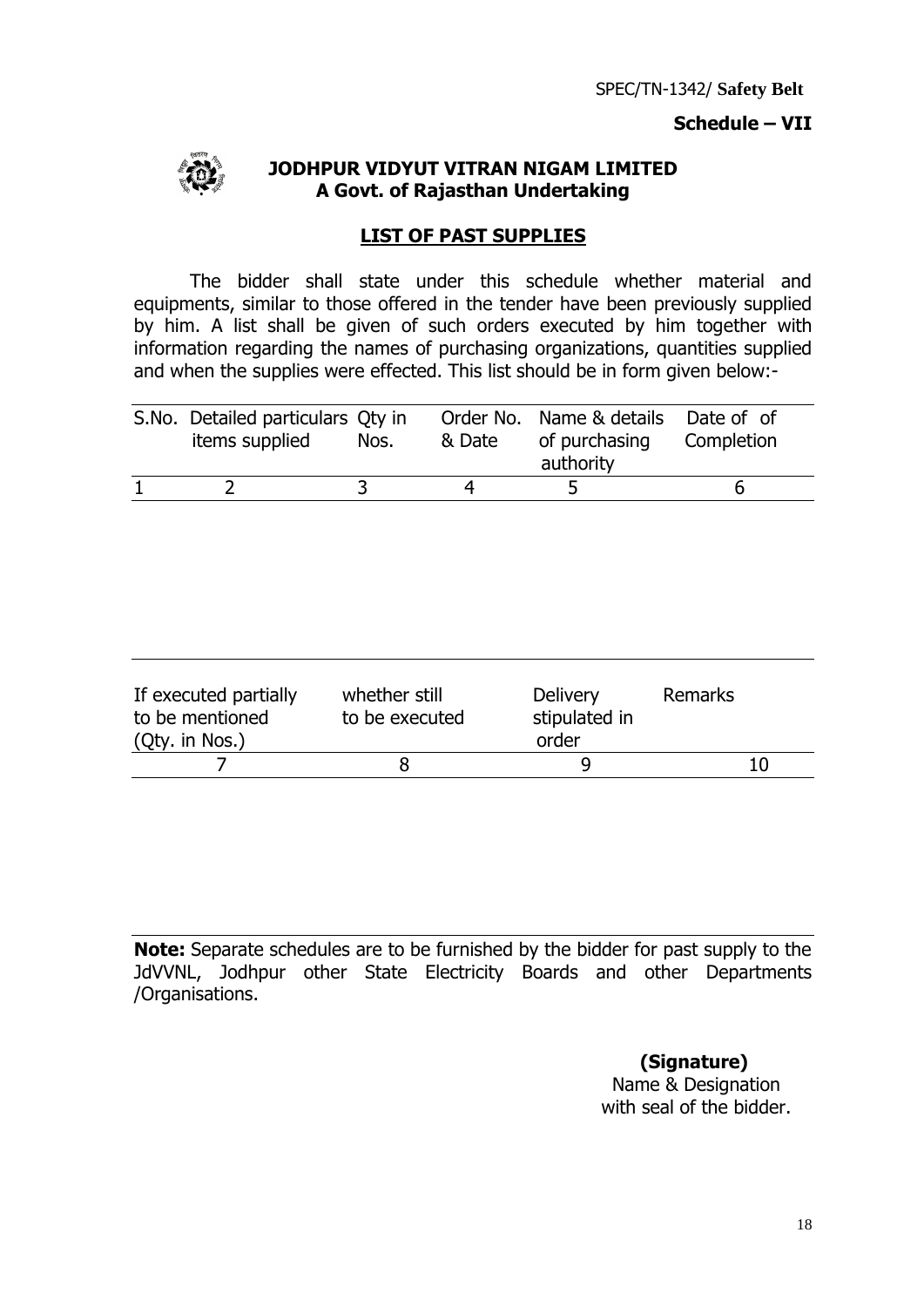#### **Schedule-VIIA**



#### **TN No.1342**

#### **TO WHOM SO EVER IT MAY CONCERN**

This is to certify that  $M/s$ .

have designed, manufactured/ fabricated, tested and supplied similar item/ higher rating of tendered material/ equipments / in last three financial years from the date of opening of Techno-Commercial bid to the utilities / Government Department / Discoms / Organization as detailed out below :

| $\overline{\mathsf{s}}$ .<br>No. | lin.                         | al Year particul &<br>ars                                |                        | <b>Financi Detailed Name   Order No. Unit  </b><br>&<br>date<br>of particu against |    | <b>Ordered</b> |                       | <b>Actual</b><br>supplied<br>upto |                       | Remar<br>ks |
|----------------------------------|------------------------------|----------------------------------------------------------|------------------------|------------------------------------------------------------------------------------|----|----------------|-----------------------|-----------------------------------|-----------------------|-------------|
|                                  | which<br>lal<br>supplie<br>d | $item(s)$ ars of which<br>materi supplied Purcha item(s) | sing<br>Authori<br>ity | supplied.                                                                          |    | Qty.           | <b>Value</b><br>(Rs.) | Qty.                              | <b>Value</b><br>(Rs.) |             |
| 1.                               | 2.                           | 3.                                                       | 4.                     | 5.                                                                                 | 6. | 7.             | 8.                    | 9.                                | 10.                   | 11.         |
|                                  |                              |                                                          |                        |                                                                                    |    |                |                       |                                   |                       |             |
|                                  |                              |                                                          |                        |                                                                                    |    |                |                       |                                   |                       |             |
|                                  |                              |                                                          |                        |                                                                                    |    |                |                       |                                   |                       |             |
|                                  |                              |                                                          |                        |                                                                                    |    |                |                       |                                   |                       |             |
|                                  |                              |                                                          |                        |                                                                                    |    |                |                       |                                   |                       |             |
|                                  |                              |                                                          |                        |                                                                                    |    |                |                       |                                   |                       |             |

Signature Signature of Signature of Signature of Signature of Signature of Signature of Signature of Signature of Signature of Signature of Signature of Signature of Signature of Signature of Signature of Signature of Sign

| Name & Designation        | Name:          |
|---------------------------|----------------|
| With Seal of the Tenderer | Address        |
| Date                      | <b>Members</b> |
| <b>Place</b>              |                |

 C.A of firm with seal Address : Membership No.

The above particulars are true and correct based on explanations, records and books of accounts produced before us. Further the above certificate has been issued on the request of the company.

CA Firm(

**Note: The CA certificate must be signed by the bidder and C.A. firm on the letter head of C.A. The details i.e. address of C.A. & membership No. shall clearly be mentioned on CA certificate. In case CA certificate is not signed by the bidder/ furnished without membership no. & address of C.A. then same may not be considered for which responsibility rests with the bidder.**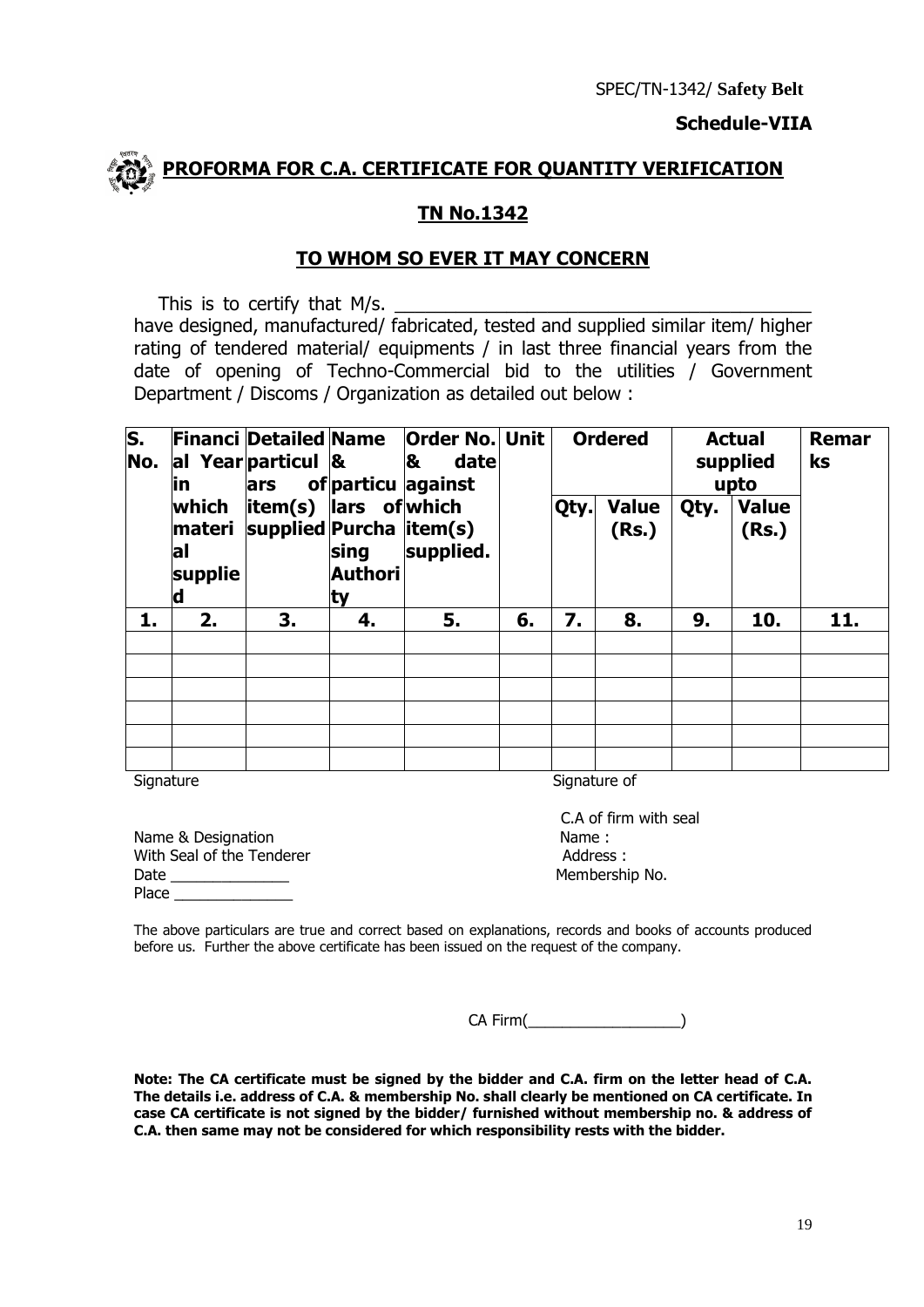# **Schedule – VIII**



# **JODHPUR VIDYUT VITRAN NIGAM LIMITED A Govt. of Rajasthan Undertaking**

#### DELIVERY SCHEDULE PART-A

The delivery schedule of the material by the Purchase Officer is as mentioned hereunder:-

| S.No. | <b>Particulars of Material</b> | <b>Delivery</b>                  |
|-------|--------------------------------|----------------------------------|
|       | Safety Belt                    | Commencement period shall be     |
|       |                                | 30 days from the date of receipt |
|       |                                | of purchase order and entire     |
|       |                                | supply shall be completed in two |
|       |                                | months thereafter.               |

# PART-B

In case bidder deviates from the delivery schedule mentioned by the purchaser in Part-A then the delivery schedule shall be indicated/mentioned by the bidder as under:-

| S.No. | <b>Particulars of Material</b> | Commencement and<br>Delivery | Monthly |
|-------|--------------------------------|------------------------------|---------|
|       | Safety Belt                    |                              |         |

**Note:** During the commencement period the contractual formalities shall be got completed.

# **(Signature)**

 Name & Designation with seal of the bidder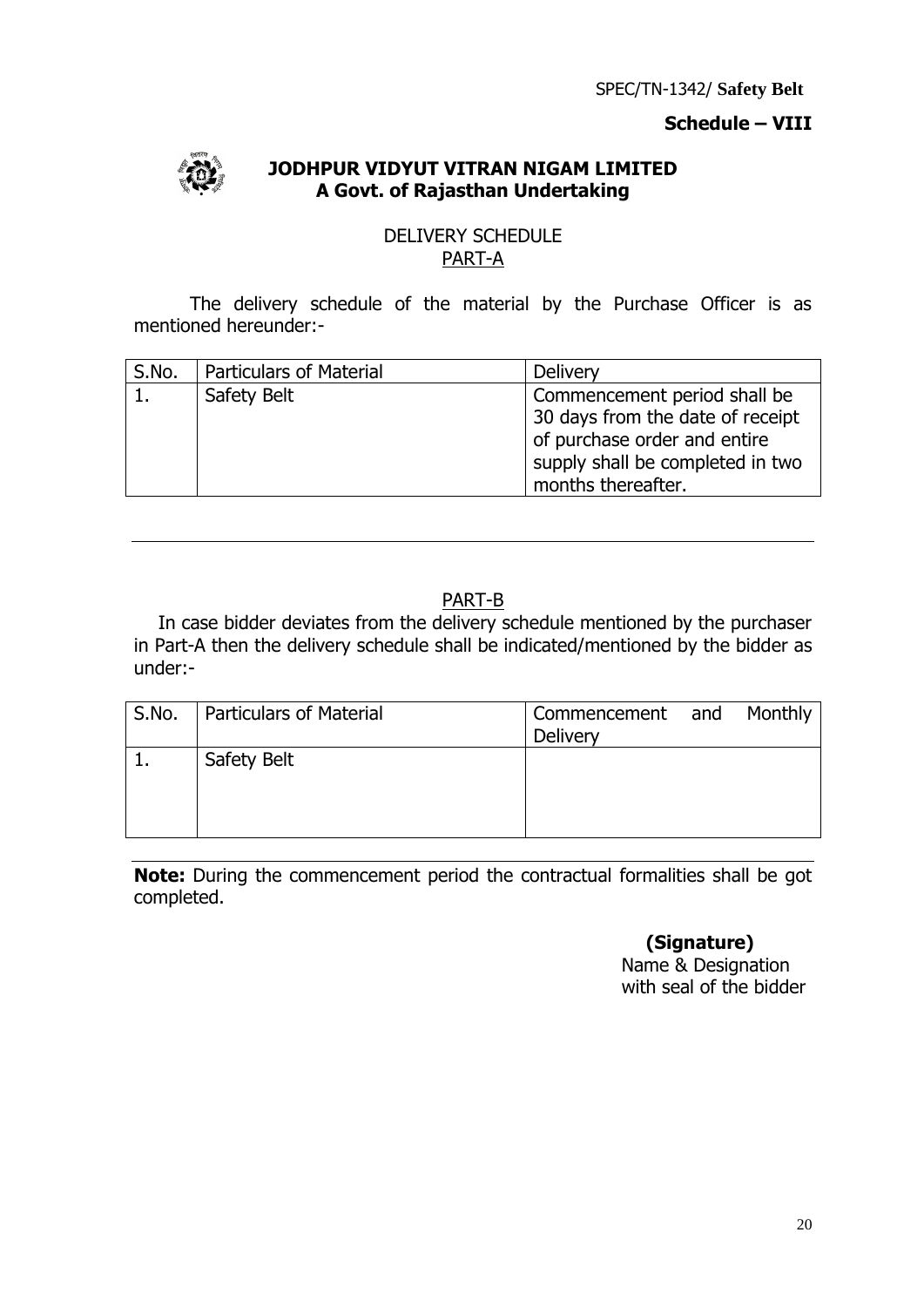# **Schedule – IX**



# **JODHPUR VIDYUT VITRAN NIGAM LIMITED A Govt. of Rajasthan Undertaking**

List of Equipments and Technical Hands Available with the Firm (To be filled in by the bidders & enclosed with the bid)

Manufacturers and / or their authorized agents who are quoting against this bid are requested to furnish the following information along-with the bid. The Purchaser will have the discretion to ignore the bid without the under noted particulars and/or ignore the bid particulars.

- 1. Name and Address of Manufacturer.
- 2. Place where works exist.
- 3. Details of machinery particularly with B.H.P. of each item installed.
- 4. Details of staff employed in the works.
- 5. Date when started the manufacturing of item under reference.
- 6. List of items manufactured.
- 7. Literature and drawings of items manufactured showing their description, size, design and other important technical particulars.
- 8. Details of order so far, executed along with the names of organization to whom supplied.
- 9. Manufacturing capacity.
- 10.Is the workshop open for inspection by the representative of the board, if required?
- 11.Statement of financial resources and Banking Reference along with Balance-Sheet for previous two years.
- 12.Testing facilities available for the manufactured articles in the testing laboratory of works.
- 13.Whether the Firm is a small/medium/large scale industry.
- 14.Registration No. with :
	- i. Small Scale, National/State.
	- ii. DGTD
	- iii. State Industries Department.

# **(Signature)**

Name & Designation with seal of the bidder.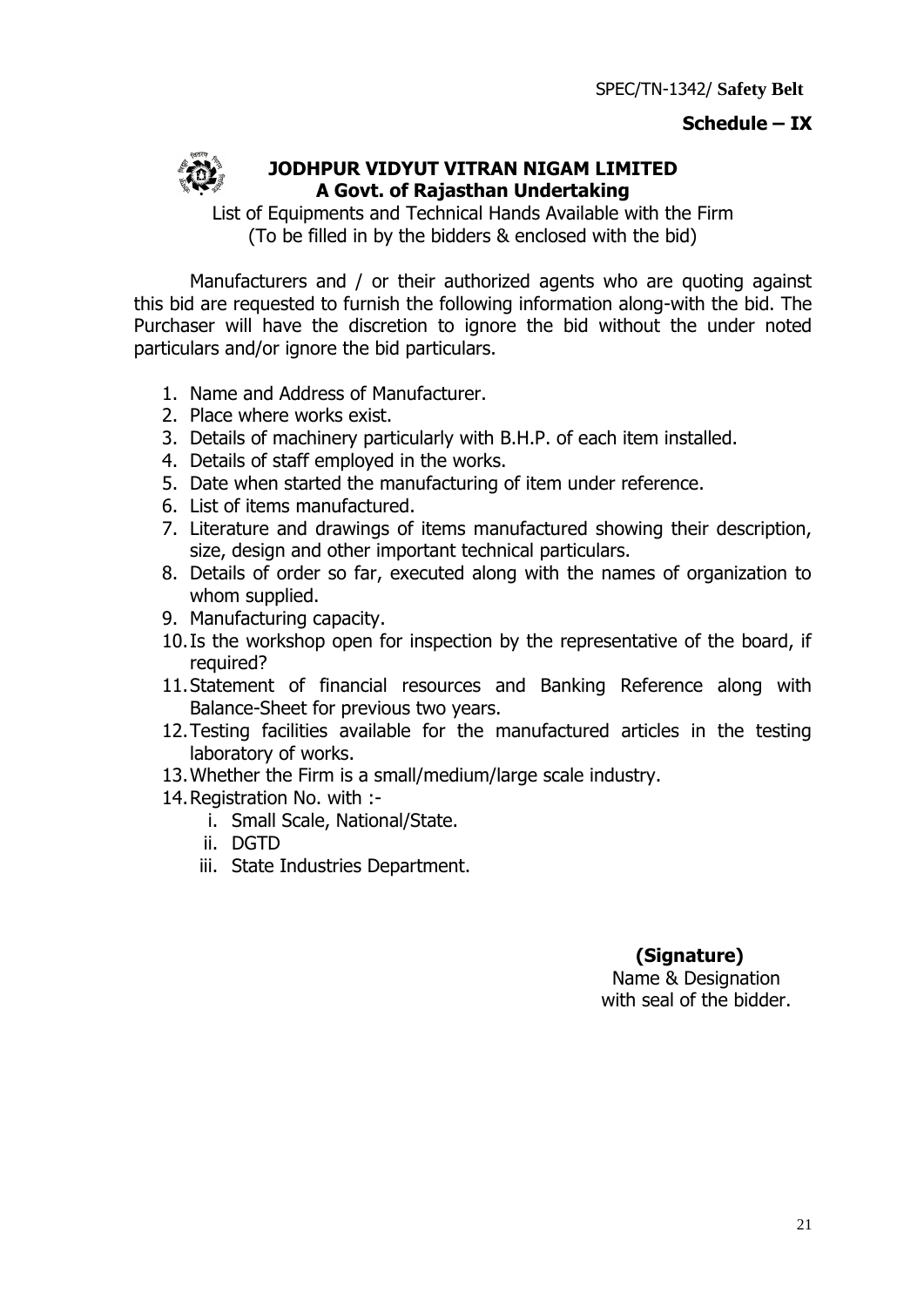# **Schedule –X**

# **GENERAL PARTICULARS ABOUT THE TENDER IN BRIEF**

#### **JODHPUR VIDYUT VITARAN NIGAM LIMITED OFFICE OF THE SUPERINTENDING ENGINEER (MM&C) NEW POWER HOUSE, INDUSTRIAL AREA, JODHPUR –342 003**

#### **TELEPHONE: 0291-2651376 FAX: 0291-2746539**

# **BID DOCUMENT FOR PURCHASE OF SAFETY BELTS AGAINST TN-1342.**

| G. | NIT No.                                                    | TN-1342                                                       |
|----|------------------------------------------------------------|---------------------------------------------------------------|
| Η. | <b>Cost of Specification</b>                               | Rs. 2,950.00 per set (Two Thousand Nine Hundred & Fifty only) |
| ۱. | <b>Processing of RISL</b>                                  | Rs. 1,180.00 per set (One Thousand One Hundred Eighty only)   |
|    | <b>Earnest money</b>                                       | Rs. 1,00,000 (Rs. One Lac Only)                               |
| к. | <b>Vendor Class eligible to</b><br>participate without EMD | Class A/B/C/D/E                                               |
|    | Validity                                                   | 120 days from the next date of opening of techno-             |
|    |                                                            | commercial bid.                                               |

#### **VERY VERY IMPORTANT**

 The bids not accompanied with qualification requirement , technical requirement indicated in the specification and other requirement given here under will be considered as incomplete offer and sufficient grounds for offer to be passed over:

i) Capacity, capability and competency proofing documents.

a) Capacity /orders of similar and higher rating of tendered equipment booked as on date of biding with type and rating and construction details of equipment for which order received be indicated.

b) Copy of purchase orders of Erstwhile RSEB /SEB`S / Electric Utilities / Govt. Departments / Discoms for similar or higher rating equipment latest executed.

ii) Year wise past experience for last 5 years of similar or higher rating of tendered equipment.

iii) The details of testing facilities available at the works and copies of latest type test certificates, carried out on similar ITEM.

iv) Quality assurance plan.

v) Complete guaranteed technical particulars, out lines and general arrangement drawings along with Bill of Material.

6. Bids without Section-I, II, III & Schedules (I to X) shall be rejected.

7. Bids shall be furnished through online.